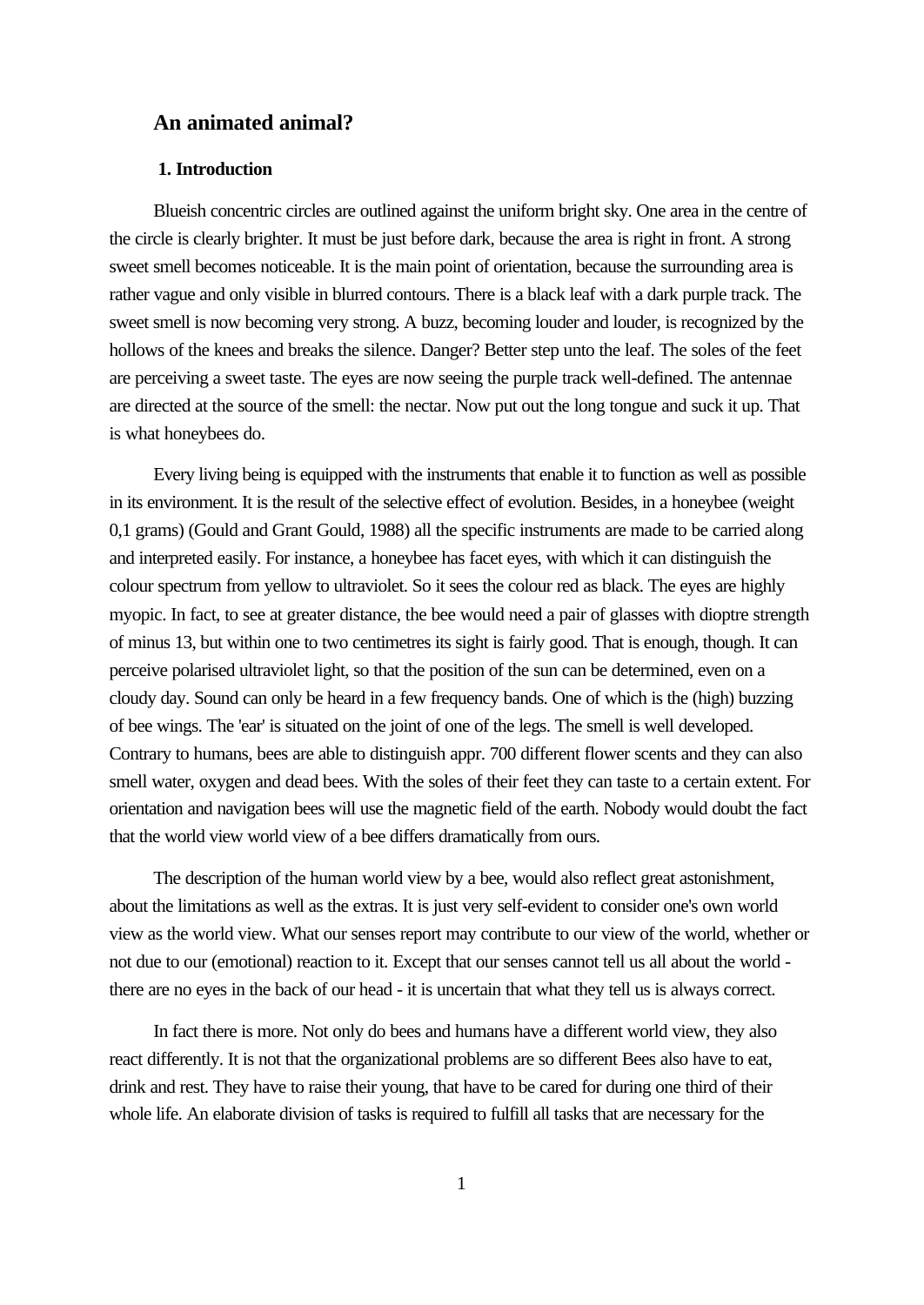survival of the colony. They have to communicate to make their needs known and to share out the tasks. In a colony they need to distinguish foreign bees from bees of their own colony and react differently to foreigners. The seasons should be approached properly with balanced behaviour, they have to build a home and know how to hibernate. They should be able to orientate themselves outside the hive and remember their way home somehow or other. If necessary they will attack enemies and defend themselves. In short, the problems that have to be solved for a communal life are very much the same. Evolution, however, did its job also here. In our opinion, a greater part of a bee's behaviour is controlled by genetically determined instincts and pheromones (aromatic substances stimulating the instincts). In humans, conversively, behaviour is determined by free will, anyway that is what most people think, but is it? That's what this plea is all about.

Differences and similarities have been observed between bees and humans. Few people however will consider that bees have a conscience or emotions. If they should have them one way or another, we would certainly not be able to recognize them. We are unable to surpass our own perception that far. On the ground of further analogies we can speculate how far comparing would get us, but there is not much point if we don't have a clear image of what exactly is going on. What has evolution done to us? It seems highly unlikely that we came into this world as a blank. What did our genes do to us? What is it that we are experiencing? Do these experiences have a function in our existence? What does our 'reality' looks like? These are all questions that belong to the field of psychology. It would surpass the intention of this argument to try and answer every question. Here we will confine ourselves to three areas that are important for the remainder of this argument.

First we will draw an image of our world view and the possible origin of our motives. What of it is conscious and what is subconscious? In what way do we react to it? Then we will make an excursion outside to the possible evolutionary origin of some developments in our brain structure and the results thereof. In conclusion some aspects of conscience, including thinking and will, will be discussed in so far as they are of importance for this argument.

# **2. Our world view**

As long ago as two hundred years, it was Immanuel Kant who realised that our world view might be deceiving us. In his book Kritik der reinen Vernunft, that he published in 1781, he indicates how - in his opinion - reality and human insight are related. Without congenital templates of perception (apriori's), with which we can have a go at reality, we will not succeed to get some grip on reality (see 1 Kant on perception). In contrast to Locke and Hume, who believed that the human mind starts as a blank that will be covered by its environment, Kant thought that there are congenital structures, determining what we perceive and how we perceive it. Afterwards it became clearly obvious, that, as Kant assumed, time and space are playing an important part here. The structuring goes unconsciously, but often we are aware of the result because we have to do something about it.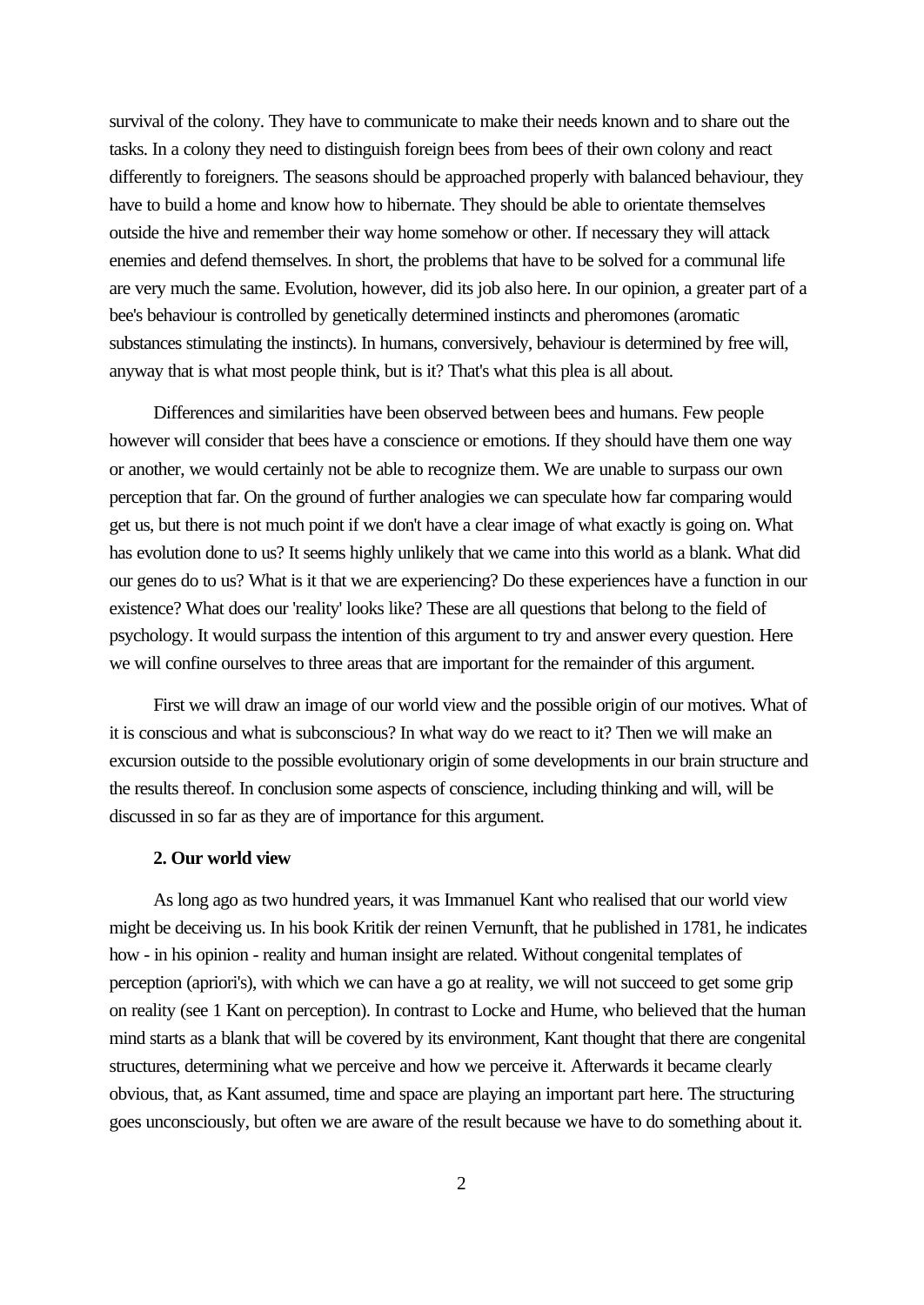The subconscious part not only means structuring, but also an attempt to identify. We will compare the structured part with what is known about it in our memory and what it means to us. Here a second principle comes into action, namely the (emotional) relevance for our existence of what we perceive.

# **Kant** on perception in *"Kritik der reinen Vernunft"*,1781.

Kant argues that there is a reality that is independent of us, the cause of numerous perceptions that our sense organs receive. That is, however, the only thing we can say about this reality. The perceptions, per se indefinable, without structure or meaning (Kant mentioned a 'stirring' of perceptions"), are processed by us, the observers. And that in two levels, in two processes that we are able to distinguish, but that we, in fact, cannot separate. First of all there is the process of perception itself. According to Kant our perception is formed by space and time. We can only perceive in space and time. The difficulties we run into if we interpret space and time as being absolutes, Kant is trying to solve by claiming that they do not exist actually, nor are characteristic of objects, but that they are forms of our perception. Space and time are not derived from the reality on the outside, but are supplied by ourselves. We use them to organise and structure the sensations our senses receive. Space and time are necessary apriori's, subjective frames of perception. Subjective not in the sense of 'different per individual', but conditions for all perceiving subjects to perceive anything whatever. Space and time are the first moulds we use to give shape to the chaos of 'information'... The thus structured data are then organised into a thought process. We cannot perceive without thinking; and we are thinking by way of apriori forms of thinking. This made Kant to claim that the order in world or nature is not naturally; but that the order is brought about by our own mind...We do not know what reality really looks like, because our perception, our knowledge of reality, is an image of reality constituted by ourselves. We only know that there is a reality that one way or another provides us with an abundance of information (perceptions). Thus a duplication of reality has occurred: reality as it is, but cannot be recognised by us (according to Kant: 'Ding-an-sich'), and the reality as we see it, and talk about with each other. This is the empirical reality as we experience it, commonplace or scientific, but transformed by our consciousness. The structure, with which we cover reality-an-sich, is a human structure, typical for our knowledge. We cannot remove those glasses. Nevertheless this reality may be called objective, because every human being shares it.

#### **1**:Kant on perception.

In his book Kritik der reinen Vernunft Kant mainly concentrated on reason and consciousness. He was concerned about the meaning of things. However, perceiving reality also has another side and that is the (emotional) relevance it has for us. In fact, every perception, every experience, consists of two parts; one is its objective or common significance and the other is its subjective or individual significance. The objective or common significance will not go beyond recording, while the subjective or individual significance tells us what to do with it, whether we have to respond to it and if so, how we should respond to it. That is the (emotional) relevance is has for us. Psychology concentrates on the latter and because of that psychology is not experienced as an exact science, because an exact science is mainly concerned with structuring the (objective)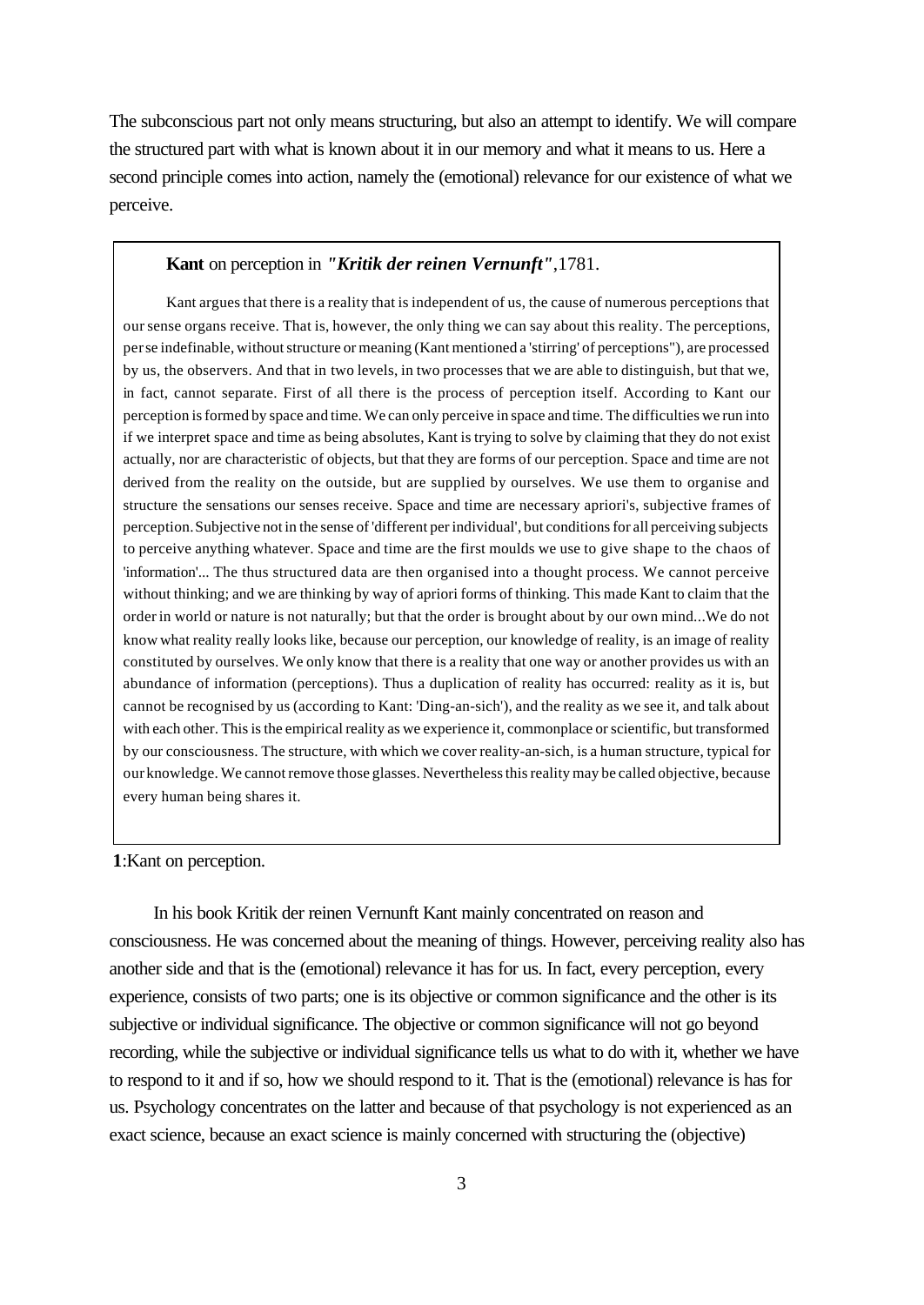significance of perception and events. For individual (emotional) relevance there is often no room.

# **3. Qualia.**

It is not impossible to explain to a colour-blind person what 'red' is. Amongst other things it is the colour grey he sees when red light, better still, electromagnetic waves with a certain frequency, are striking his retina. These waves have specific, measurable characteristics distinguishing them from other waves, so that they can be identified and reproduced. They are able to transfer a certain energy etcetera. One can also explain that many people experience the colour red as being 'warm' and have certain feelings when they see a red sky at night. And that being 'red with anger' indicates the vehemence of the anger. This could also indicate that the redness of red is more than the physical explanation and also answers to its emotional value for the individual human being. We fail to grasp why this emotional value of red is warm or vehement. It seems to be the result of an often subconscious process. The how of red is obviously completed with the why of red. Only when the colour blind person would really be able to see red after an operation, he could also really experience this connection emotionally(Dennett 1991). It appears to be nearly impossible to explain to somebody else what we feel when in serious pain. In our vocabulary we only have general labels for it. Someone else can interpret those labels fairly reasonable and - at best - will complete it with his own experiences. There is however no guarantee that it matches my sensation of pain. Sometimes artists are able to transfer feelings by using the more - often subconscious - (emotional) relevance of words and their underlying concepts, instead of using the conscious (objective) significance. However, in that case, we still don't know whether it is our own interpretation of the sensation concerned, that the artist has expressed so aptly or whether it is really his sensation. In psychology these intangible, individual sensations are called qualia, the redness of red, the 'painness' of pain. Qualia are the specific feelings that are consistent with the (emotional) relevance. The following experiment also proves that qualia and (objective) significance are different aspects of a (word) concept.

Gazzaniga and LeDoux (LeDoux 1996) are describing a patient P.S. with surgically separated hemispheres (split-brain) to restrict the attacks of a certain type of epilepsy to one hemisphere in order to increase the chance of survival. Thus the hemispheres cannot communicate anymore and are operating practically independently? The functions of the two hemispheres, however, are not similar. By splitting the brain, certain functions become inaccessible for the other half of the brain. Generally speaking we can only read words by way of our left hemisphere, but this patient was able to read through both hemispheres. Though he could only speak through his left hemisphere and tell what happened there, so he could not tell what happened in the right hemisphere. When he was given (emotional) stimuli to the left hemisphere P.S. could tell what the stimulus was and how it felt; whether it was good or bad, for instance mother - good and devil - bad. When these stimuli were given to the right hemisphere, the left hemisphere could not tell what it was, but the left hemisphere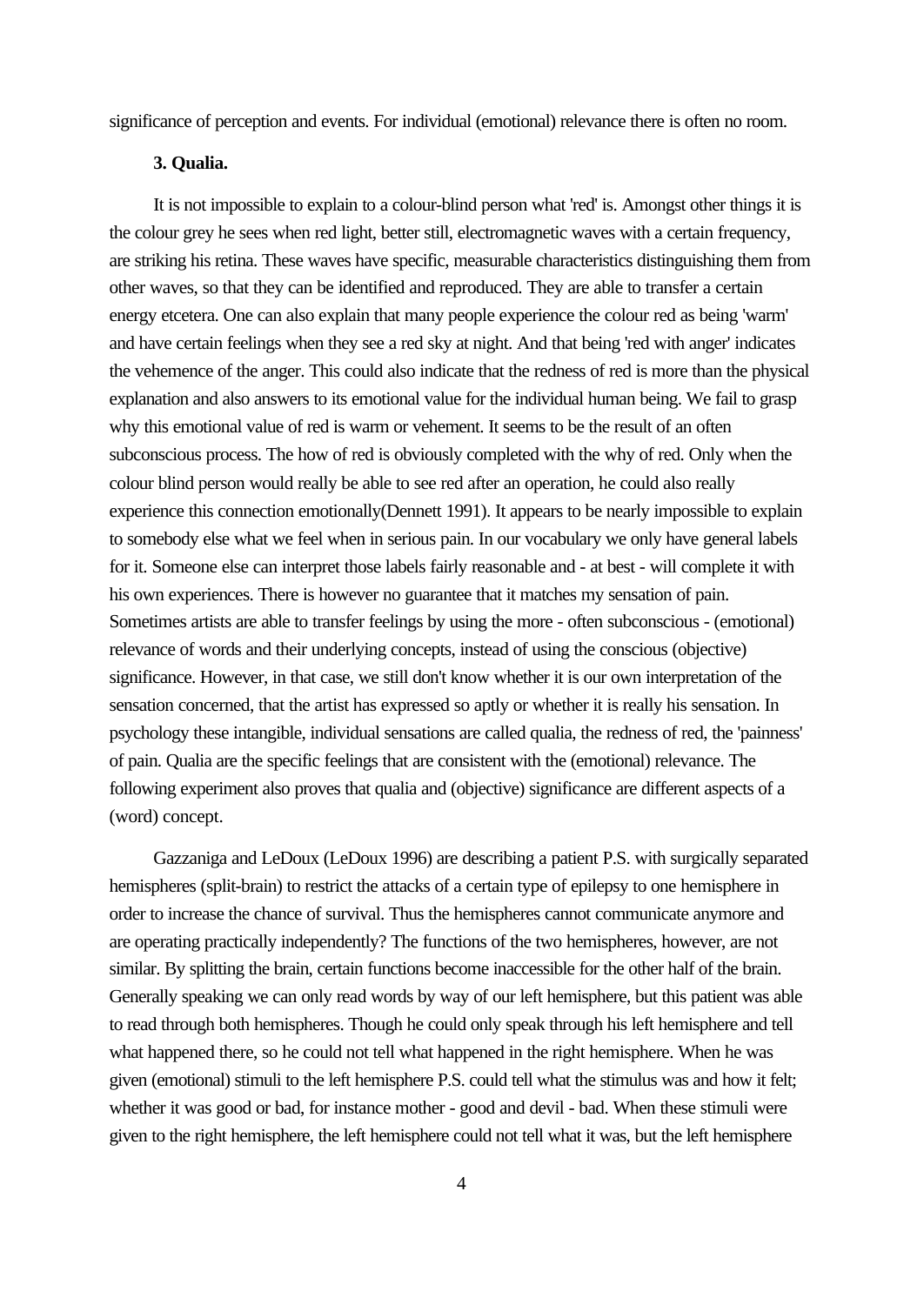could tell whether it was good or bad. One way or the other the (emotional) relevance had leaked to the left side, while the actual (objective) significance of the stimulus remained unknown. In all probability, the stimulus bifurcates through two paths in the right hemisphere; one to the (objective) significance and the other to the (emotional) relevance of the stimulus. The latter could still reach the left hemisphere. Apparently the (objective) significance and the (emotional) relevance are processed along different ways, although they are both part of a stimulus. The fact that different aspects of a phenomenon are processed separately is not uncommon. Visual images appear to be examined for colour, form, movement and location in order to be integrated again afterwards.

# **4. Functional systems.**

An aspect that often is underexposed is the multiplicity of brain functions. For good reason the Dutch language uses the word *'hersenen*', a plurale tantum which puts it way ahead of most other languages as regards clarity. Our brain consists of a wide range of functional systems, that indeed have a number of functional characteristics in common, but that are clearly different in their effect. (See also: 2 Functional systems.) Every single functional system is the current final product of an evolutionary development. One may think of primary needs like hunger, thirst, sex, sleep, but also of functional systems

## **Functional systems.**

In general, functional systems have a so-called homeostatic function, i.e. that they record deviations of a rule, laid down in some type of memory, and then try to restore the point of departure again. They consist of two separate parts, namely a perception part and an action part that both may undergo a development and may be adapted as required. Here, many functional systems are using the central nervous system that may take over some control and memory functions. There are also, however, functional systems that are working roundabout the nervous system. Our immune system, where a certain type of leucocytes is the seat of the memory, is a good example. Various metabolic systems are also working as autonomous functional systems.

# **2**: Functional systems.

for pain, balance, fear (escaping danger) etcetera, and even of socially orientated functional systems including empathy and care, shame, guilt, jealousy, etcetera. New functional systems will develop because existing functional systems are also being used for other purposes, whereupon evolution provides the new target with an adaptation of its own. In creating functional systems, evolution obviously often takes existing methods as a starting point. There is less need for mutation compared to totally new developments, which results in a pretence of similarity. Every functional system contains memory in some form. However, the memory for the functional system for fear and that for the functional system for hunger are not accessible to each other, because they are recorded on different locations with their own symbols that are specific for their own functional system. In fact it is plain nonsense to talk about 'one's memory' without mentioning what functional system it belongs to. One may have a good memory for figures and a bad memory for music. In general every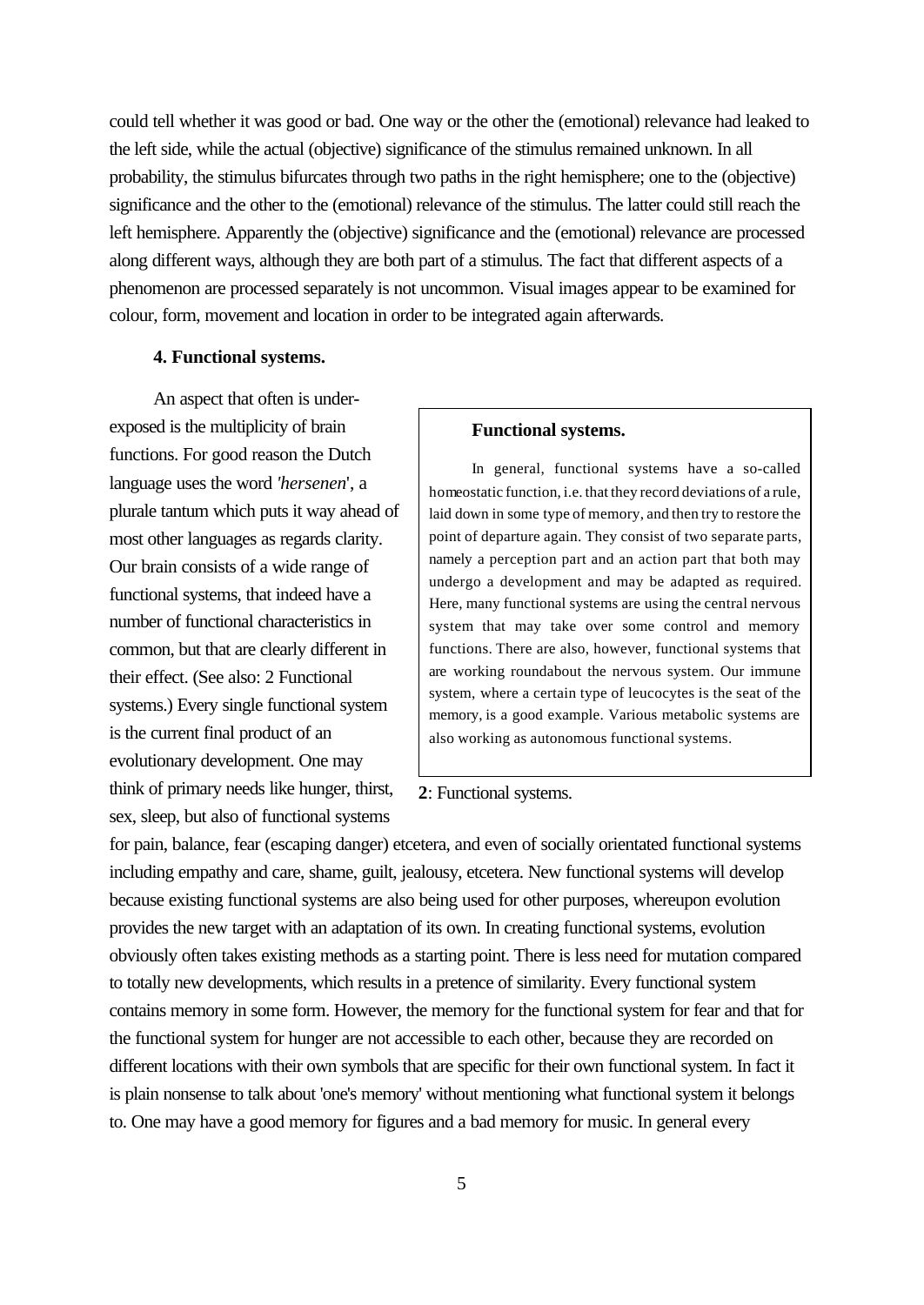functional system has its own specific memory that is optimized for it. This was also argued already by Schacter (Sherry and Schacter 1987).

# **It is a pitfall to generalize the similar characteristics of different functional systems and consider them to be one and the same independent quality.**

Therefore, it is better to think in terms of separate functional systems when studying the human characteristics rather than in terms of their similar characteristics. Anyway, this doesn't mean that the functional systems will not show similar patterns, as indicated in section 7. Functional systems diagram.

Many of the various functional systems are operating side by side. One may be afraid and keep one's balance. This shows that the functional systems are nearly independent. They may operate automatically and subconsciously, as far as they do not need each other and their implementation does not raise questions. Most symptoms of fear, including growing rigid, increased heart rate, and transpiration, appear before we become aware of the cause of our fear. The evolution created functional systems that, if necessary, become effective very fast. Other functional systems are subconsciously at the beginning, but become conscious very soon, because choices have to be made, e.g. the systems controlling hunger and sleep. A sequence of necessary actions has to be determined. This is not necessary with subconsciously working functional systems. Some functional systems are triggered by external stimuli, others by internal stimuli or by both. Our control over the triggers is much less than we think.

In addition, different functional systems often have their own specific symptoms of disease. In general these can only be remedied by intervening in the system itself, and not by taking general measures. One of the features of alternative medicine is that it applies methods that are successful in specific functional systems, also in other systems, even when there isn't any justification to do so. The equivalent qualities of different functional systems are put in the same category. Thus, if anorexia is a disease of the hunger system, therapies for psychological trauma often will be less successful. Because little is known about the hunger system, sometimes alternative methods are reverted to. Maybe we should pay more attention to the signals of the hunger system from the brainstem, to the effect of addiction, or the effect of the hormone leptine, rather than to traumas of the mind. The study into its background isn't yet finished off.

# **5. Functional systems and evolution**.

The fact that relatively independent functional systems are existing side by side is a logical result of the principles of evolution. The present species owe their origin to the capacity of their ancestors for genetic adaptation and development. The capacity of genes to mutate and change the genotype of an organism without endangering its viability, must have had a selective advantage. The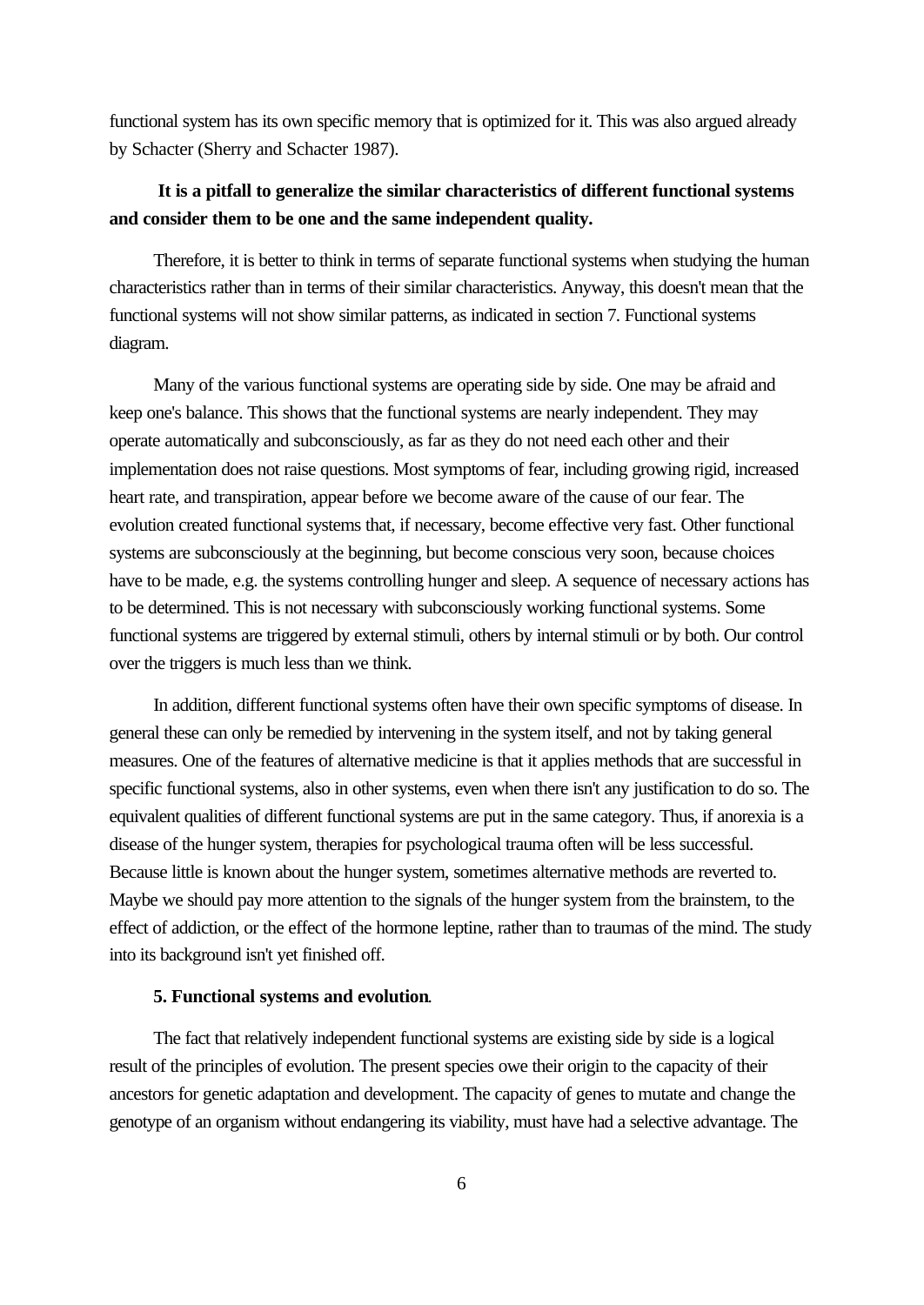problem is however, that most mutations are damaging. (Gerhart and Kirschner 1997) described how this damage may be reduced. By splitting the whole in different, relatively independent systems, by superfluity of characteristics, weak mutal links and robustness of the basic systems, the damaging nature of a mutation may be limited. As a result, it can live on until in a new mutation of it has changed the damaging nature into an advantage. These characteristics all mean that evolution can only try innovations succesfully if many consistuent parts and connections are not essential for the continued existence of the organism. It is much more probable that a structure, consisting of separated functional systems, will meet this condition, than in case of a fully integrated system. And so, we are able to function rather well when certain functional systems, for instance hearing, fear system or care instinct, are not functioning too well. Thus the evolutionary pressure will stimulate the development of parallel ways, superfluous mechanisms and specialised circuits and inhibit the development of one integrated and optimized, but vulnerable system.

## **6. Regulation of our body temperature as an example of a functional system.**

What are the characteristics of functional systems and how do they work? The working of the fear system has been discussed in detail by LeDoux (LeDoux 1996), who explained the physical parts of the scheme and showed that it is working as an independent system. In addition (Panksepp 1998) has described a range of other known functional systems extensively. There are however a lot more that have not been examined physiologically. Nevertheless it is possible to give a coordinating outline representing the effect of it. As an example we will pass one functional system under review in order to check what form the different elements can assume. For this we will choose the regulation of body temperature because it has sufficient recognisable elements and the system is fairly well known.

Our body has a network to perceive temperatures. (1.) Heat receptors are recording temperatures in the skin or the central nervous system and report them through the nervous tracts to our brain, many animals have two different systems -one for perception of heat and one for perception of coldness.

In mammals who are trying to maintain a constant body temperature for an optimal working physical system, the recorded temperature is compared with a calibration point in the hypothalamus (2.) Some species have two calibration points, one for normal functioning and one for energy saving (hibernation). (2.1.) When the temperature threatens to fall below or rise above the calibration point, we will sense it because we are freezing or we are feeling hot, two distinct non-verbal signals. (3.) For instance, when the (conscious) evaluation of the signal tells us that we are too close to the fire, we move and subsequently neglect the non-verbal signal (1.A and 5.A) If not, the sensation will finally divert us from the things we are occupied with, and we are almost forced to do something about it (4.) In the meantime our thermoregulation has already gone into action (5.) When the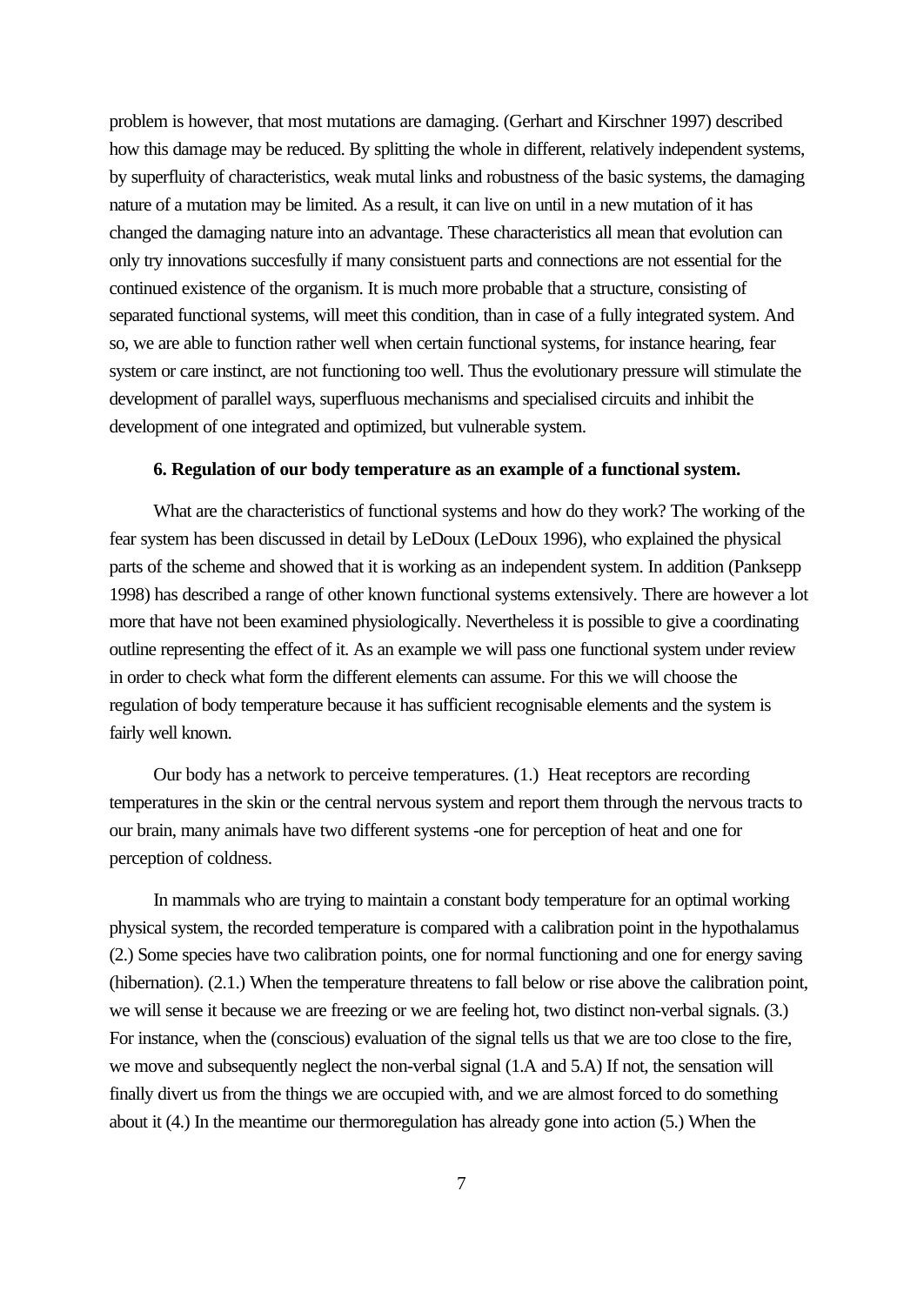temperature of our skin becomes too low, our hair will be standing up straight for better isolation; we will get goose flesh. Also the capillaries will narrow, so that the blood flow to the skin is reduced adn we will loose less warmth. Finally we will begin to shiver. All kinds of muscles will come into action, resulting in the development of heat. When the temperature becomes too high, the capillaries will dilate to increase the blood flow to the skin, on the assumption that this will bring about a drop in temperature. Our sweat glands will start to secrete fluid which will evaporate and thus remove heat. These reactions occur subconsciously. They are controlled by our thermoregulation system. It is unknown where these reactions are stored (5.1) They cannot be evoked voluntary.

It is possible however, to anticipate warmth or coldness in thought, for instance when we intend to enter a freezer room or a boiler house. Through our conscious adaptive responses we are able to take action (5.A), but we cannot evoke the subconscious reactions (5.1).

When warmth or coldness has sufficiently attracted our attention  $(4)$  we can also take other actions. We can influence them, for instance, by changing our clothing, by stepping in the shadow or in the sun, by moving or sit still, by eating or going to bed. We have acquired every single one of these actions (5.A) and we stored them in our declarative and procedural memory. The result of all of those actions, subconsciously or consciously, may cause the temperature to return within its limits. The non-verbal voice stops talking to us and we feel comfortable again. It is now time to de-activate (7).

The calibration point, however, is less stable then it seems to be. Not only it is varying during 24 uur along with our 'circadian clock', but it also shifts when infections occur. We will get a fever. This increased temperature apparently helps to fight bacteria and virusses. Fever will often start with shivering, as if we are cold. This may also happen because the calibration point has been adjusted upwards. The fever stops when the infection is suppressed. How do we observe all of this? These reactions must have been stored in a type of memory (2.1.).

Amidst all functional systems the thermoregulation has an important place. In young people it is however more effective than in elderly people. Maybe the later acquired conscious reactions have to compensate for the low automatic reactions.

## **7. Outline of functional systems.**

Functional systems are performing a function. In evolution, functional systems have developped into effective standardised responses to occurring challenges. They may be relatively simple, for instance growing rigid with fear of more complex like maintaining one's balance. Most functional systems have similar elements, albeit that their working is completely adapted to the demands of the functional system. It appears to be possible to distinguish two different process parts in every functional system. It should not be surprising that there are two process parts to be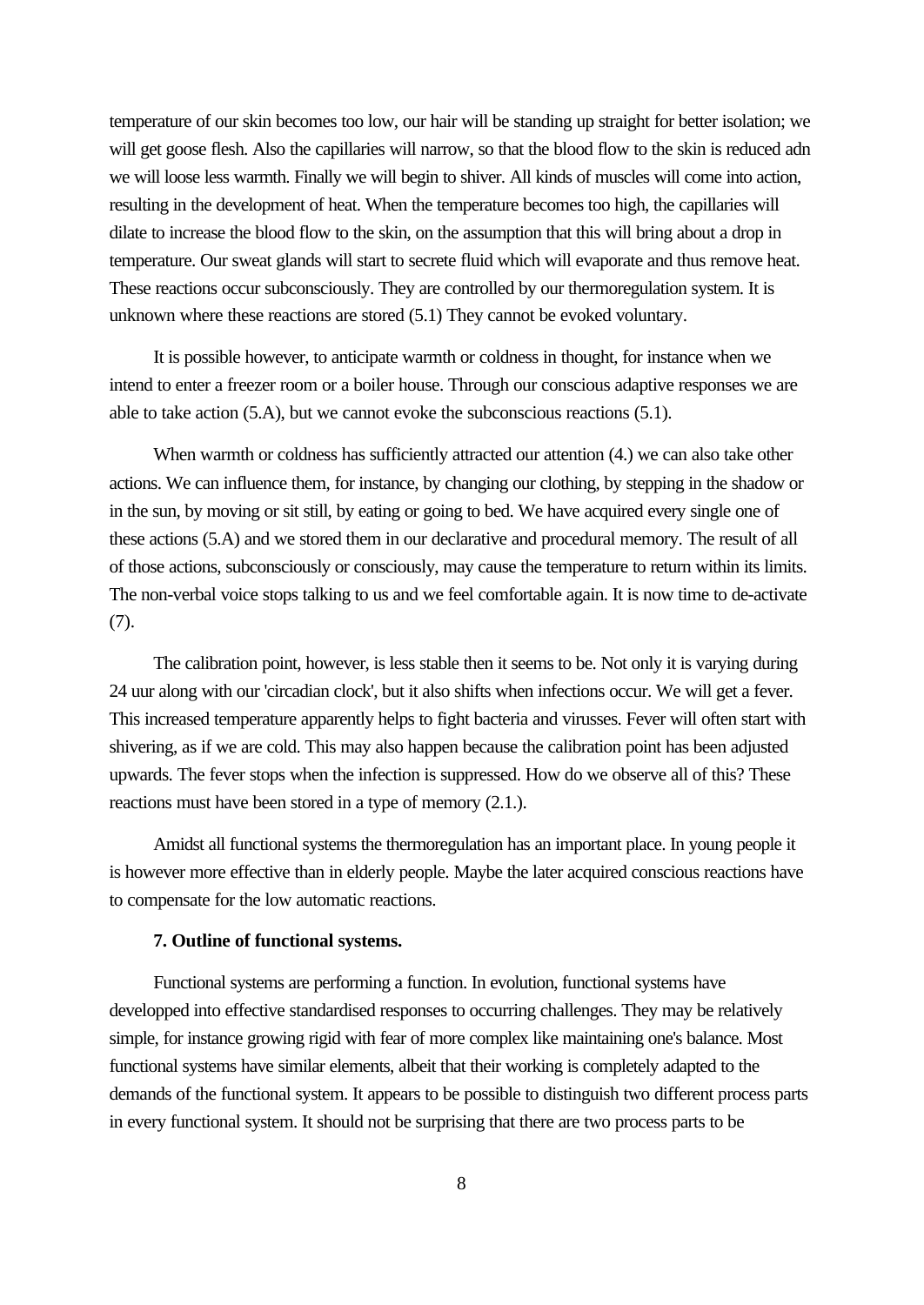distinguished. In a reflex arc (the most primitive functional system we know) we may also recognise a sensory part for perception and a motor part for implementation. Without pretending to be exhaustive, the following scheme may represent a picture of the most important characteristics, though not all of them are to be found in every functional system:



Fig 1: Diagram of functional systems.

Process-part 1:

- 1. Perception network. Basically working subconsciously.
	- 1.1 A possible structuring part, that may elucidate (objective) significance and clarification of the sensations through visualisation and realization, but may also subconsciously start an action.
- 2. Reference criterion or calibration point.
- 2.1. Memory (possibly collection) for criteria.
- 2.1.1 Extension and / or adaptation of criteria by among other things (traditional) conditioning.
- 3. Determining preference of control; if necessary through consciousness and/or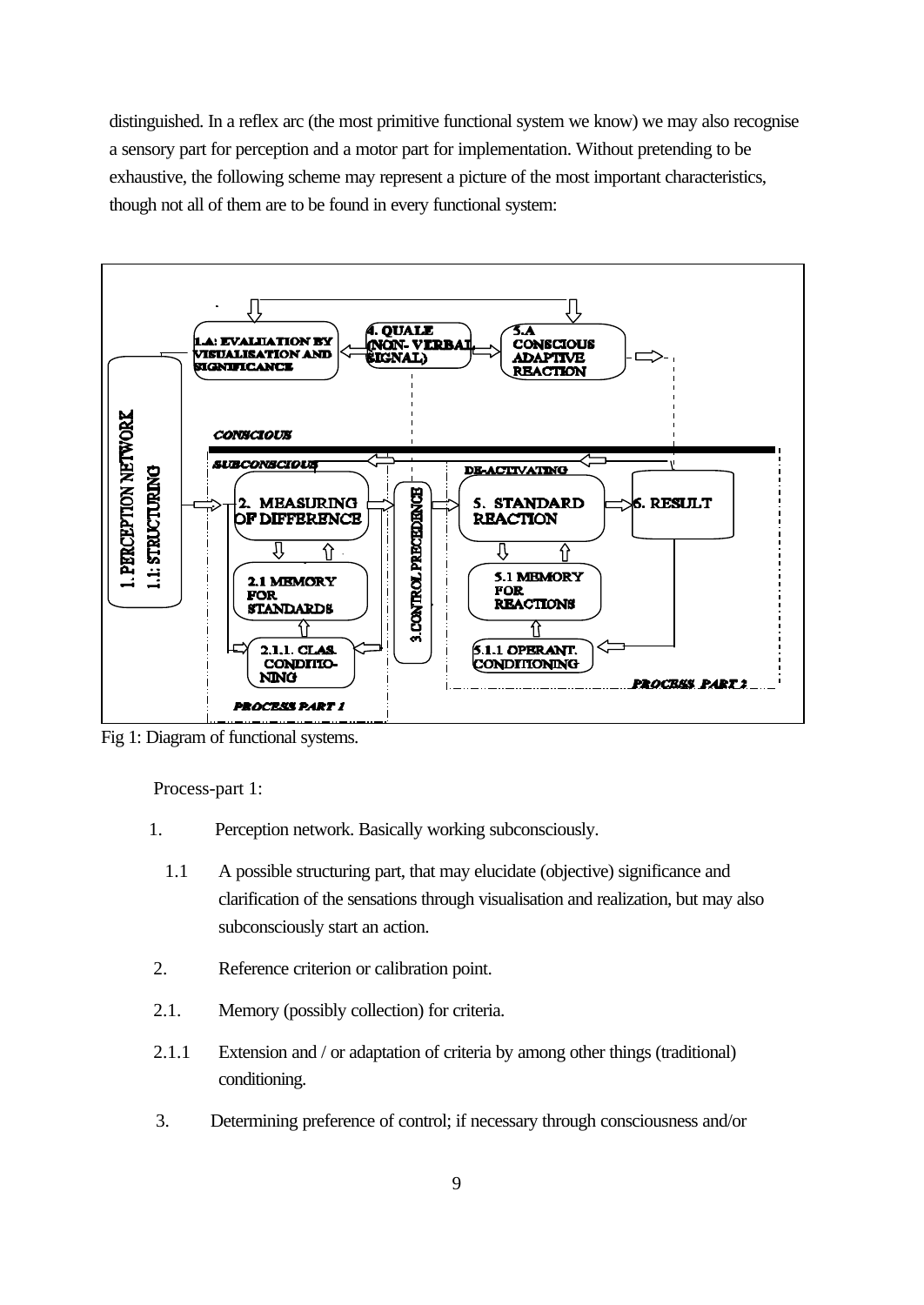attention, caused by non-verbal indication in which the working memory is involved.

4. Perception of possible difference through non-verbal indication.

Process part 2:

5. Reaction through specific subconscious (5) and/or conscious (5a) network.

- 5.1. Memory for (collection of) subconscious reactions.
- 5.1.1. Extension and/or adaptation for reaction network by learning (operant conditioning).
- 5.1.2. Eventually first 'making a dry run' of the reaction.
- 6. Non-verbal indication (separate signal 'all clear' or simple loss of 'alarm signal') and perception of the results.
- 7. Result and reduced effect by de-activation of attention.
- 8. Possibly re-adjusting importance by reorientation among other functional systems.

Functional systems often enable us to become aware of the (intermediate) results. Pain, hunger, fatigue, fear, sleep, desire, shame etcetera are different signals that are well comprehensible. As it were, these sensations are 'words' of a non-verbal language. In the first place these signals serve to ask for priority for the concerning functional system to be able to choose between respective alternatives. Because, as we shall see, consciousness always goes through the working memory (see section 10. Some aspects of consciousness) and only one subject can be dealt with at once, a choice has to be made. The strongest signal will win, and mutual coordination will be possible.

# **Qualia are the 'non-verbal words' of different functional systems, that use other symbols than language, to indicate the (emotional) relevance of an event or perception for that system to ourselves and possibly to others, and ask for priority for questions and provide motivation for action.**

To begin with, qualia are being associated with feelings including fear, pleasure or distress, delight or disgust, but they also are part of common things like eating and drinking (good or nasty), art (poor or nice), sex (desirable or repulsive) etcetera. Though qualia have a strong personal experience, that is difficult to transfer to others, this does not mean that they don't have a general import that is suitable for selection in the evolutionary process. They are closely involved in processes to survive, fear to cope with danger, hunger and thirst to stay alive, lust to reproduce, care for the young to guarantee continued life etcetera. As such, they attribute in various, often autonomous processes, that have developped a structure of their own, to the evolutionary process. (See also 3. Functional system and emotion.) Qualia are the link between the subconscious process part 1 of a functional system and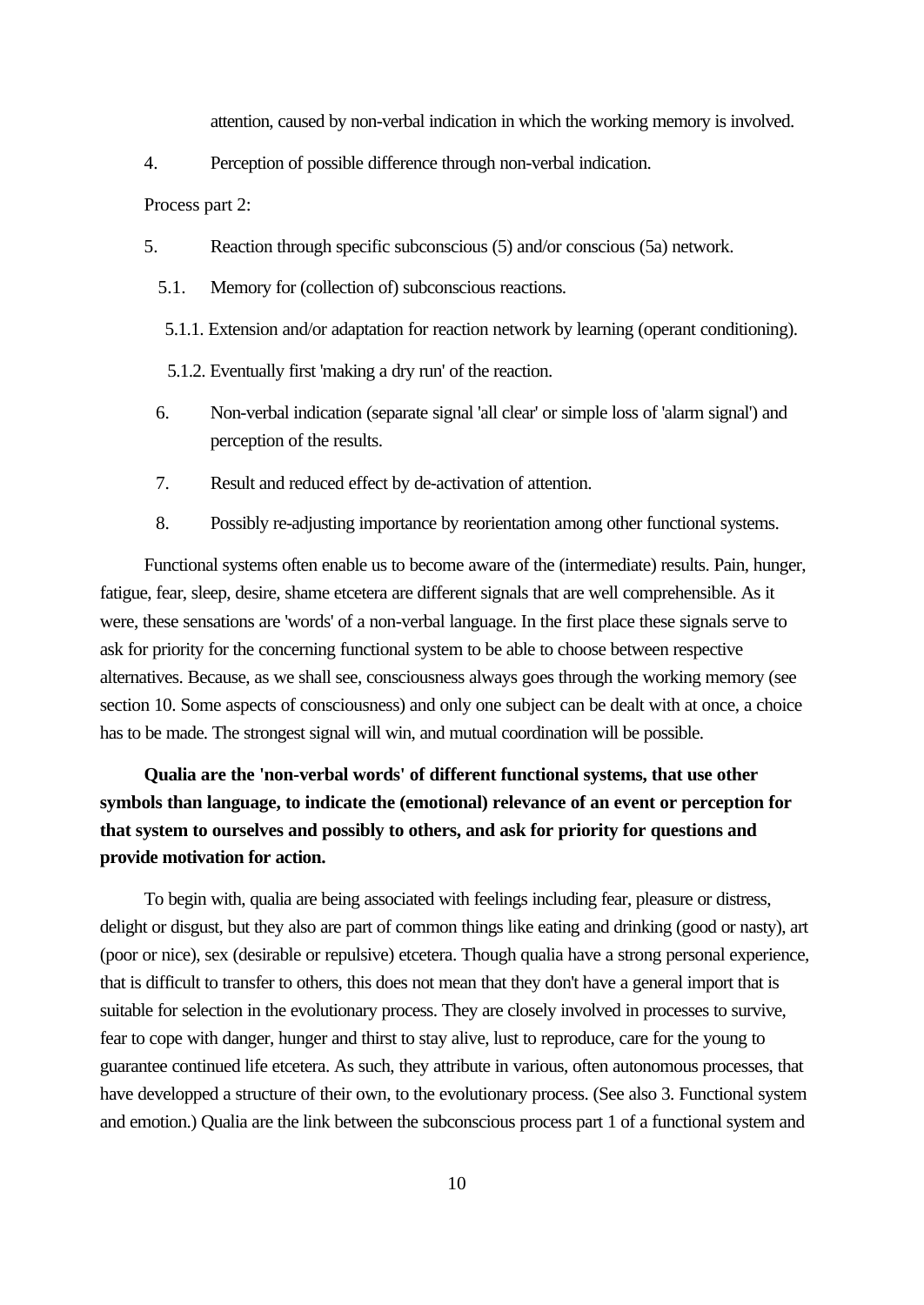the process part 2. The process part 2 causes the response.

The (emotional) relevance puts us on the track of readiness to take action and the direction of action that are included in process part 2.

It is remarkable that process part 1 is running subconsciously up to the non-verbal signal. Because the working memory can only receive one subject at once, only one function could otherwise be active at a certain moment. While the first part is running subconsciously, it is possible to have more functions being observant at the same time. When a functional system is asking for priority in control because a reaction is needed, there are in principle two possibilities. At first, from a viewpoint of evolution, there is the old subconscious reaction with standard solutions. Process part 2 will then

# **Functional system and emotion.**

We recognise functional systems through their non-verbal signals. From every systeem we only perceive the part that goes into action in order to restore the starting point. We have nothing to say about the part that establishes that the starting point has been disturbed. For us, the non-verbal signal is the beginning of an emotion, of which we are not always conscious. It may operate under the skin, that is, start the action for restoration. Sometimes, the changes that are the result of the action, are the first to tell us that something is going on. Sometimes we indicate the non-verbal signal, sometimes the outcome of the action. In both cases we come up against a functional system. Hunger and thirst are non-verbal signals, shivering and seasickness belong to the reaction part of the functional systems for thermoregulation, respectively balance system. Laughting and crying seem to be independent expressions, but are in fact part of a functional system. What was it that made us cry or laugh? '(Emotional) relevance' means the part of a functional system that starts with a non-verbal signal, qualia means the non-verbal signal itself.

# **3**: Functional system and emotion.

come into action until its result de-activates the stimuli of process part 1. In addition it is possible, when the situation has become conscious as a result of a (non-verbal) signal, to take action (at the same time) in an adaptive manner as a response to the signal from process part 1. The consciousness belonging to the functional system, tells us what choices we can make. We can also (for instance partly due to operant conditioning) build up a complementary response system with matching memory system. It is impossible for a matching memory system to develop before the end of process part 1.

A funny image forces itself upon us. In the same way the sound spectrum in a modern speaker is presented in a diagram by a number of vertical columns varying in height, depending on the intensity per area of sound, the activity and effect of the various functional systems at any moment could also be depicted. Regarding the melody of life, it could result in a dynamic view of the impulses that drive us. In our dreams this image manifests itself most clearly. As will appear lateron, the vigorous acting qualia tend to take priority of control and to shove aside less strong impulses. (As an illustration see 4. Politics.) They will give our basic consciousness, that at first danced along vaguely and uncontrolled with the columns, a clear direction and intensity. It is as though this focussing converts our consciousness from being vague and unaimed to goal-oriented and intensive. The pittfall is contained in the expectation that consciousness and will are above the functional systems and are extraneous to it. It is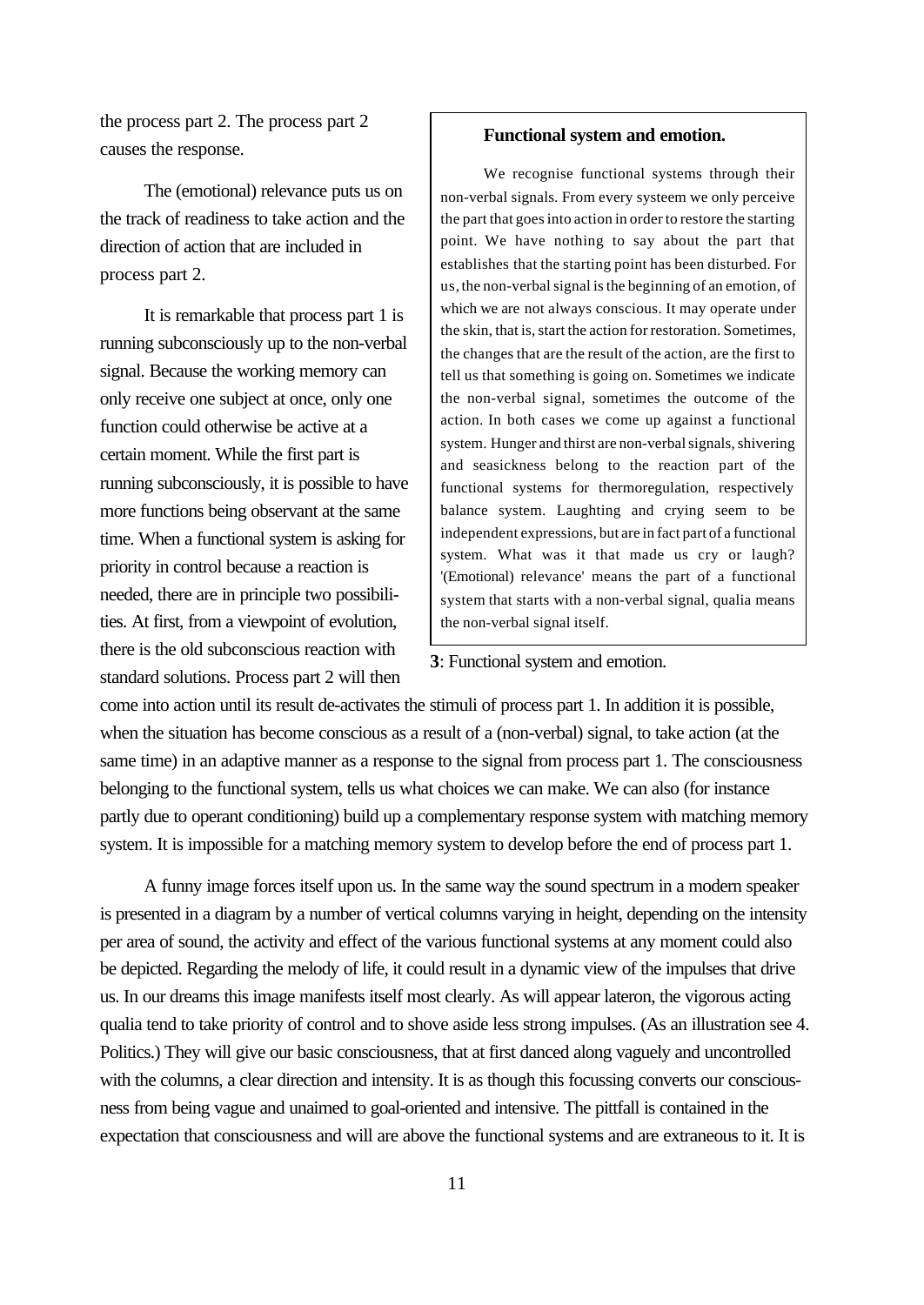as if a little green man is sitting in our brain and receiving all the information, while taking directive decisions on the ground of it. Then who is controlling this little green man? An even smaller little green man? This dichotomy between controlling instrument and functional systems is not tenable.

**Consciousness and will are rather to be considered as originating from and belong to the various functional systems and not as being central autonomous controlling units. As goes for memory, also consciousness and will may take various forms.**

A functional system is steering us into a certain direction. In this image the triptych 'id, ego and superego', the ego playing the leading part as pivot of human being, disappears and is replaced by a collection of functional systems, driven by a momentaneous internal need and/or external urgency through a non-verbal language and possibly corrected by the (objective) significance of experiences and perceptions on the basis of which we are able to prevent further action.

# **Politics.**

The dutch socialist politician Ed van Thijn once described politics as follows: on Monday the government starts with all sorts of good intentions, after consultation by telephone on Sunday evening. On Tuesdaymorning suddenly and out of nothingness a message from the media emerges drawing public attention, because it differs from what people had hoped for, believed or thought. Government and members of parliament are aware of the newsworthiness and excitedly start to make comments. A political row is born. It demands enormous attention. The parties, operating as a coalition, start to operate separately. It takes until Friday before the message has lost its newsworthiness and peace has been restored. In the government's consultation on Friday, the message is consolidated and eliminated. Government will resume its good intentions. On Sunday evening the governments plans are again taking definite form by telephone etcetera. The coordination between the various functional systems in the brain highly resembles this political procedure, though probably it is the other way around. The political process reflects the way our brain is coordinating. In fact it is a miracle that this country is governed at all, albeit slowly and with many compromises. The same goes for our life.

**4**: Politics

The concept that functional systems are chiefly bound to physical processes, might settle in. (Frijda 1988) however, described a number of relational action tendencies, each of which may be seen as process part 2 of a functional system, having a relational and psychological approach (see Table 5. General outline of well-known non-verbal signals (emotions).

The number of functional systems that have not yet been described, will no doubt be much more, the more so because a number may disappear from observation because of their automatic character. It is also likely that in mammals many functional systems have developped in a similar way, because many of the functions require similar solutions.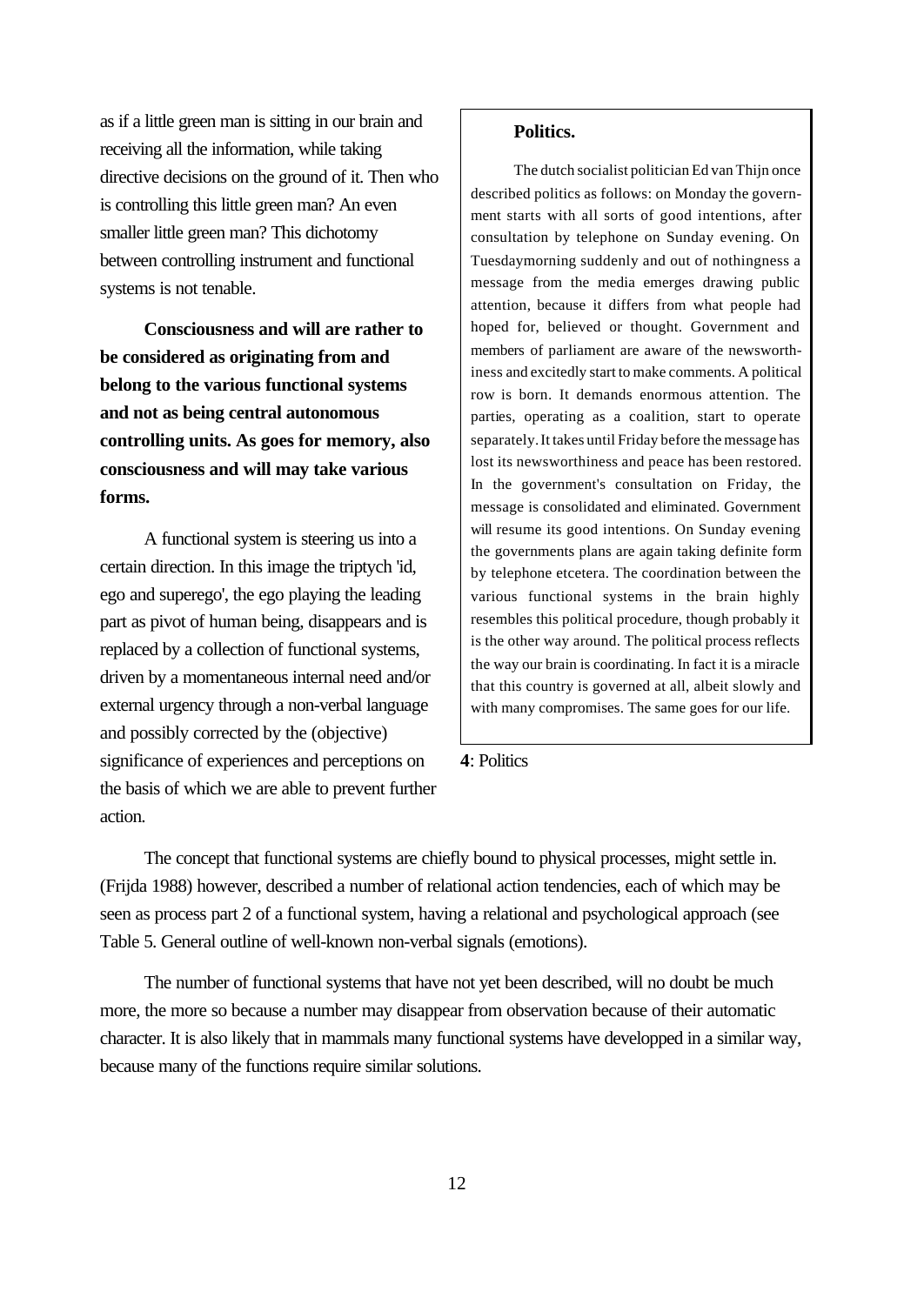| <b>Action tendency</b>    | <b>End situation</b>                | <b>Function</b>                                  | <b>Emotion</b>                 |
|---------------------------|-------------------------------------|--------------------------------------------------|--------------------------------|
| 1. Approach               | Entrance                            | Creating target-<br>activy allowing<br>situation | Desire                         |
| 2. Avoidance              | inaccessibility                     | Protection                                       | Fear                           |
| 3. Nearness               | Contact, interaction,<br>activity   | Allowing target<br>confidence                    | Pleasure                       |
| 4. Attention<br>(opening) | Identification                      | Orientation                                      | Interest                       |
| 5. Rejection<br>(closing) | Removing object                     | Protection                                       | <b>Disgust</b>                 |
| 6. No attention           | No information or<br>contact        | Selection                                        | Indifference                   |
| 7. Agonistic              | Removing obstacles                  | Recovering control                               | Anger                          |
| 8. Interruption           | Re-orientation                      | Re-orientation                                   | Terror, surprise               |
| 9. Domination             | Maintenance of<br>control           | General control                                  | Arrogance                      |
| 10 Submission             | Diverting stress                    | Secundary control                                | Submissiveness,<br>resignation |
| 11 De-activation          |                                     | (Recovering?)                                    | Sorrow                         |
| 12 Bound<br>activation    | End situation of<br>action tendency | Reaching target                                  | Effort                         |
| 13 Excitement             |                                     | Willingness                                      | Excitement                     |
| 14 Free<br>activation     |                                     | General willingness                              | Delight                        |
| 15 Inactivity             |                                     | Recovering                                       | Contentment                    |
| 16 Inhibition             | No response                         | Caution                                          | Fear                           |
| 17 Surrender              | Activation<br>decreasing?           | Activation decrease<br>or social cohesion?       | (Laughing, crying)             |

**Relational action tendency. forms of activation and inhibition**

5. General outline of well-known non-verbal signals (emotions)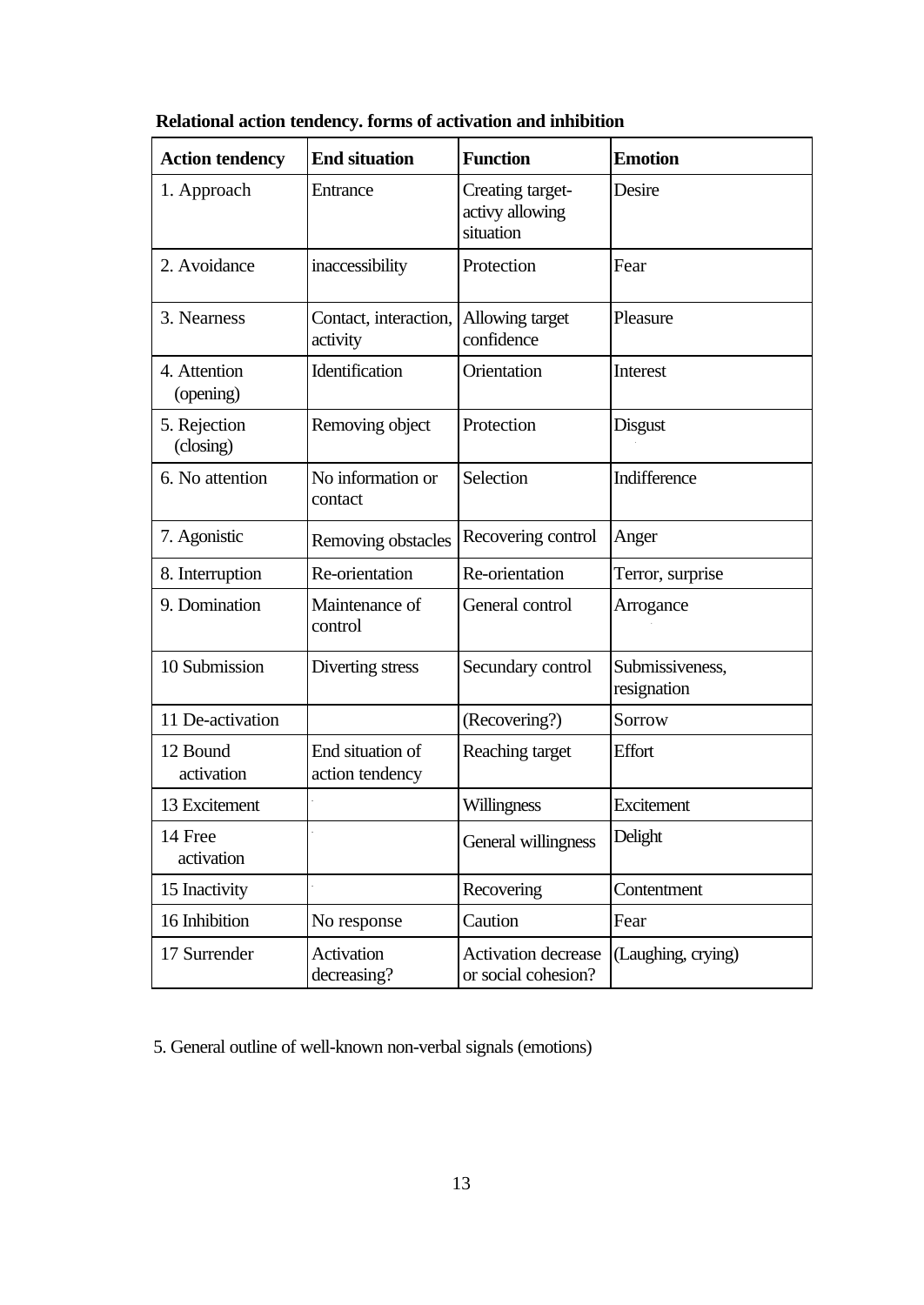#### **8. Non-verbal langage**.

 (Damasio 1994) studied patients with brain damage who had lost the normal emotional reactions and became emotionally indifferent. They could still think rationally on the basis of the (objective) significance of facts and events, but making decisions or choices appeared to be utterly difficult. The feeling that they were going in the right direction was missing completely. Though (emotional) relevance and (objective) significance are separated, the study showed that (objective) significance cannot work without (emotional) relevance. After all, the (emotional) relevance puts us in the track of readiness to take action and the direction of action included in process part 2. Is it true that (emotional) relevance can do without (objective) significance, phonological and/or spacial information? Actually these are referring to reality in and around us. They indicate where the (emotional) relevance should be effective and which concept it belongs to. Without this indication there is a risk that the (emotional) relevance will keep droning because there is no adequate action to take. Finally, as a result of a disorder in the internal system of the body (e.g. hyperglycemia, hypotension or hypertension, and such) a mood may develop, a droning non-verbal signal, that remains until balance is restored. This may take a rather long time because the disorder may be caused by a defect in the system and will not always be cured spontaneously. Without clear external reason we may feel inert or on the contrary active, depressed and such. The process part 2 of the homeostatic system doesn't work at all or very slow. The balance has been disturbed for quite a while.

When we speak, the (objective) significance as well as the (emotional) relevance are transferred by words and the their intonation. Which of the two is received best, depends on the listener. The tone often seems to be much more important than we think.The (objective) significance may remain an overal view, while its (emotional) relevance transfers the message. In virtually all social communication it is a matter of (emotional) relevance rather than of (objective) significance.

#### **9. Evolution and brain structure.**

A second important basic principle on which this argument is grounded, is the way in which the evolutionary development of the brain took place. Though absolute evidence is missing, there are sufficient indications to be taken seriously, the more so because it enables us to give practicable explanations for some important aspects of human functioning by means of this theory.

During the mitoses, the copying of chromosomes, the carriers of the genes, may cause various errors to creep in, as a result of which the genetic code is changed. One error may be that a gen in a chromosome is duplicated. The old gen stays unharmed and in use. The number of genes is thus extended. The other gen may not be used or get a function of its own, possibly after various mutations. Gen copies may also spread among other chromosomes, where they may undertake new functions.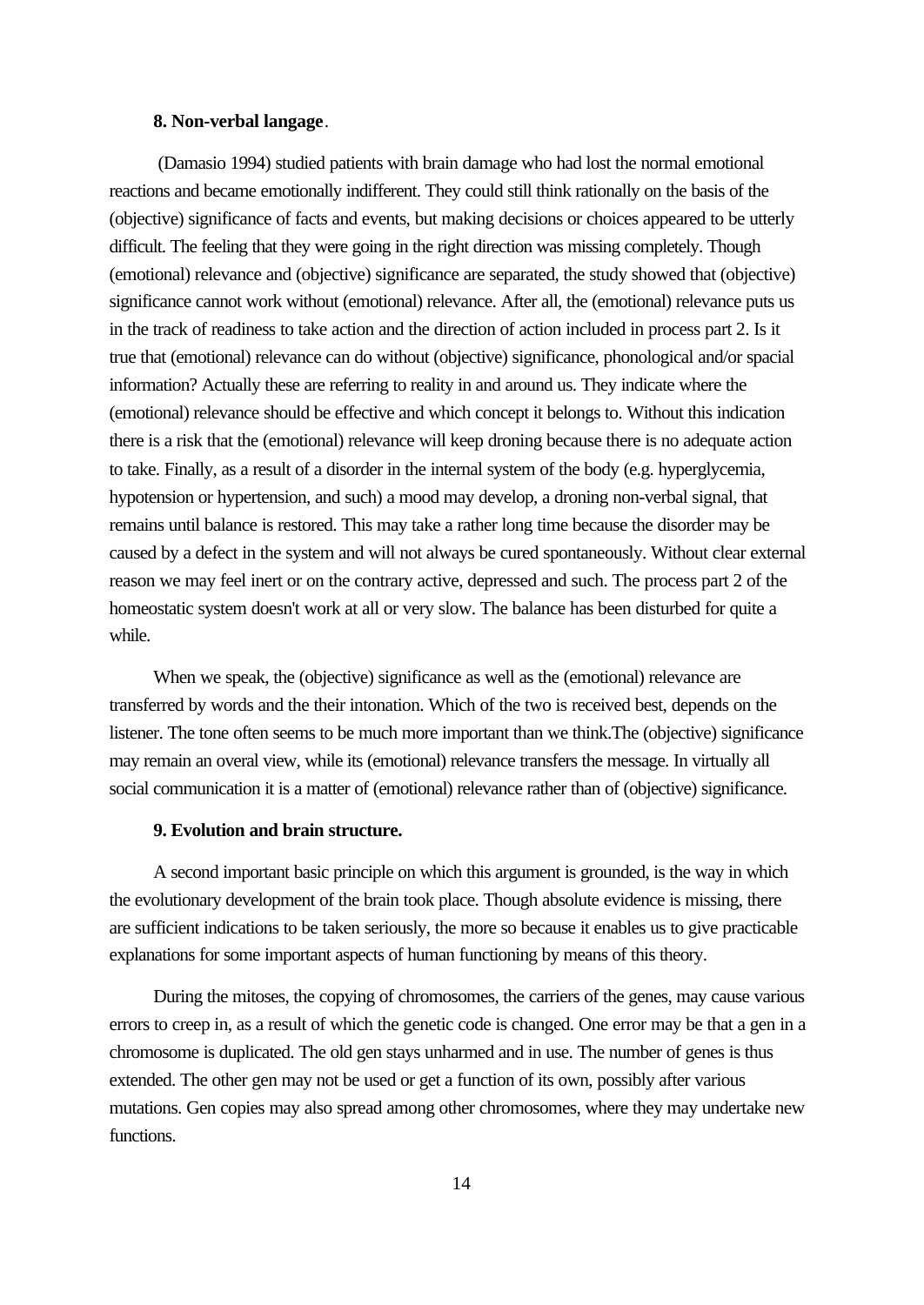One of the consequences of this gen duplication may be that a brain area with a certain function may also be duplicated. This has occurred regularly. In addition to the primary motor area, a number of other areas is formed with additional and also new functions. Thus it became possible to simulate actions and to foresee the consequences before actually carry them out. It may not end with one duplication (sometimes partial), but it may occur more often and the effect may depart further and futher from the original.

 Duplication of the brain sections for observation and action, could enable us to experience that observation and action in the duplicated section of the brain once again. A sort of retrospective simulation we can evoke ourselves. Reality may be reproduced symbolically. These symbolic experiences are more or less solidified fragments of reality combined with our imagination. They are the concepts that consistute the basic elements of our thinking. From childhood we have been making concepts (see Fig. 2 Concepts) of events and perceptions. They are clusters of experiences that belong together in our mind. Besides, they may be really existing data as well as imaginary associations. A coffee cup doesn't merely remind us of the design of the cup, but also how it feels when we hold it, how the coffee tastes, and remotely of the circumstances in which we drink coffee. (Objective) significance and (emotional) relevance are part of each concept. Sensory perceptions of

parts of concepts may revoke the whole concept. This process goes subconsciously. It is possible though, that if the revoked concept and the perception are incompatible, the consciousness comes into action to solve the problem. Gradually we discover the limits of the areas of different concepts, we began to summarize in one (symbolic) word. According to Patricia S. Churchland language helps to categorise the world and brings the complexity of our conceptual structures back into a manageable form. The possibility to capture so



**Figuur 2**: Concept.

many notions in one word per concept, makes it conceivable to summarize more and more and to think and communicate and in a more and more abstract level. The cognitive economy of language. Words are symbols with a certain significance.

From childhood, man is linking (emotional) relevance and (objective) significance with each other by means of concepts. This could be the cause for our need to explain phenomena.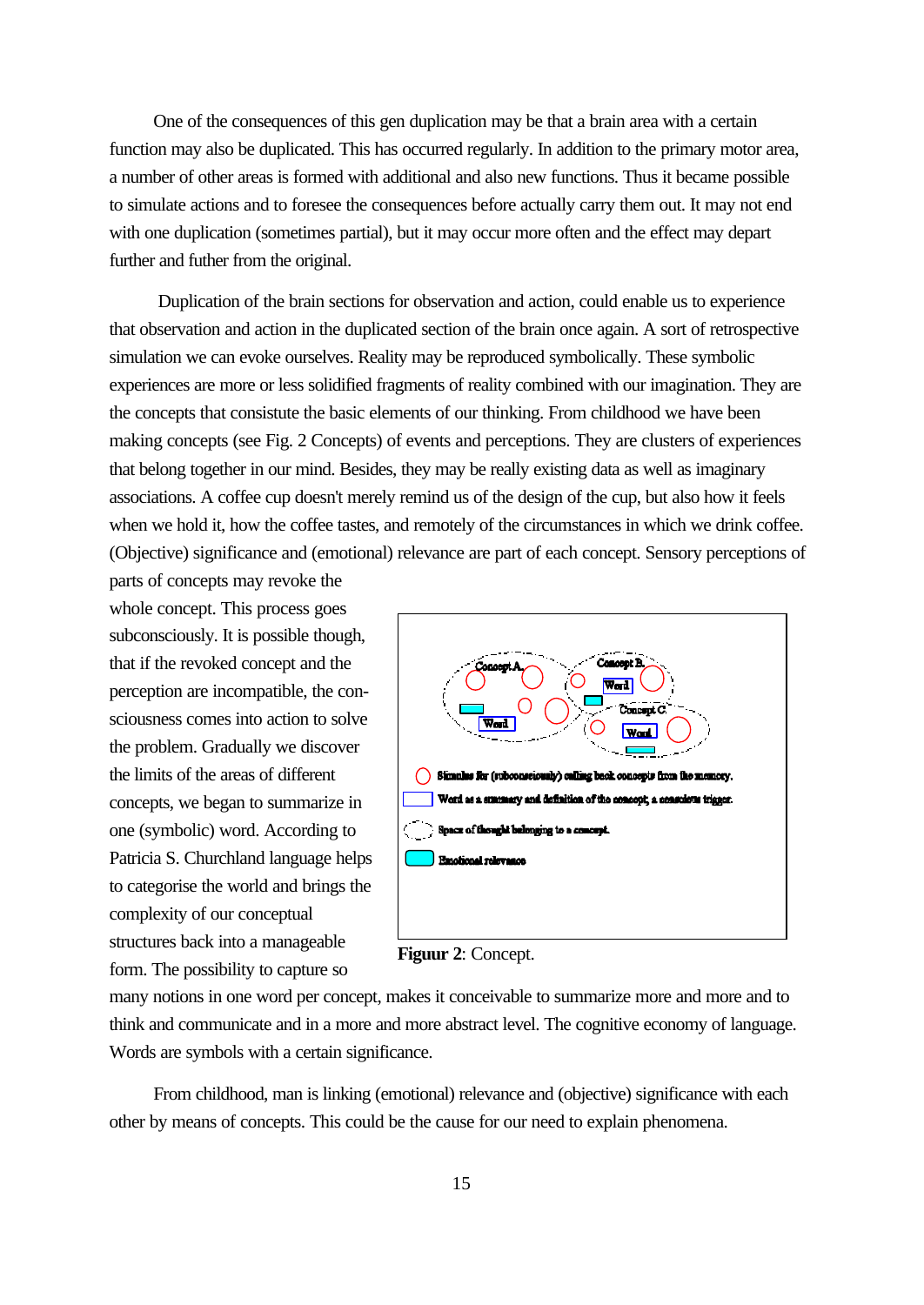(Objective) significance and (emotional) relevance need each other to function well. Most of the time the links are sensible, but unfortunately not always. In that case neuroses may occur. Our whole life we are trying to remove wrong links from concepts, that combine (objective) significance and (emotional) relevance. The teddy bear, that gave us a feeling of safety and that could listen, gradually becomes, if everything goes right, a doll of rough fabric with one glass eye that could do with a bath. Sometimes it doesn't work and it is kept for our own children in the hope that they will take over the old concept , but usually they do not want a filthy object like that.

Because of their associative richness, concepts may have large overlaps with other concepts. Therefor it is possible and easy to pass from one concept to another in one's mind. This is how daydreaming occurs and, as an extra-ordinary form thereof, thinking.

#### **10. Thinking.**

In principle functional systems have a homeostatic function, i.e. that they are out to restore the initial situation. For sensory perceptions this is impossible because there is no initial situation. Here an other, further evaluated mechanism could be effective, that is recognition, returning to what is familiar. Propably evolution has adapted the pattern of the functional systems of the senses and provided process part 1 with a learning memory (our declarative memory) and dissociated it from process part 2. This may be the result of duplication of certain brain areas that got a function of their own. We will see an image that we recognise, dependent on what has been stored in our memory. The image is created after process part 1 has been completed. What we see is the non-verbal signal of the visual functional system. The link with process part 2 is much less firm because there is no universal answer to a sensory signal. The answer should remain open and is dependent on the situation. A suitable process part 2 may be selected from the existing arsenal by way of the (objective) significance of the image and the related (emotional) relevance. This, however, is not necessary. It is possible that no further reaction follows because, after recognition, the link with an (emotional) relevance proves to be too weak to get priority. The corresponding consciousness only emits a weak signal requiring steering priority. It may easily be pushed aside by other processes requiring steering priority.

Sometimes we can nominate the image in a process part 2 by way of our language system, store it in our declarative memory for (future) reference, neglect it or react to it otherwise. Unknown sensory signals may be added through the learning process (Fig. 1. 2.1.1 ) to a corresponding memory so we can recognise them in future. It may whether or not be linked to an (emotional) relevance. If there is no explicit process part 2, the (emotional) relevance plays no part in the process. As it is, (emotional) relevance, evoked by the non-verbal signal, manifests itself through a process part 2 included in the non-verbal signal. Thus we are left with the (objective) significance, that is neutral in itself. In its turn this (objective) significance may work as a new (sensory) signal and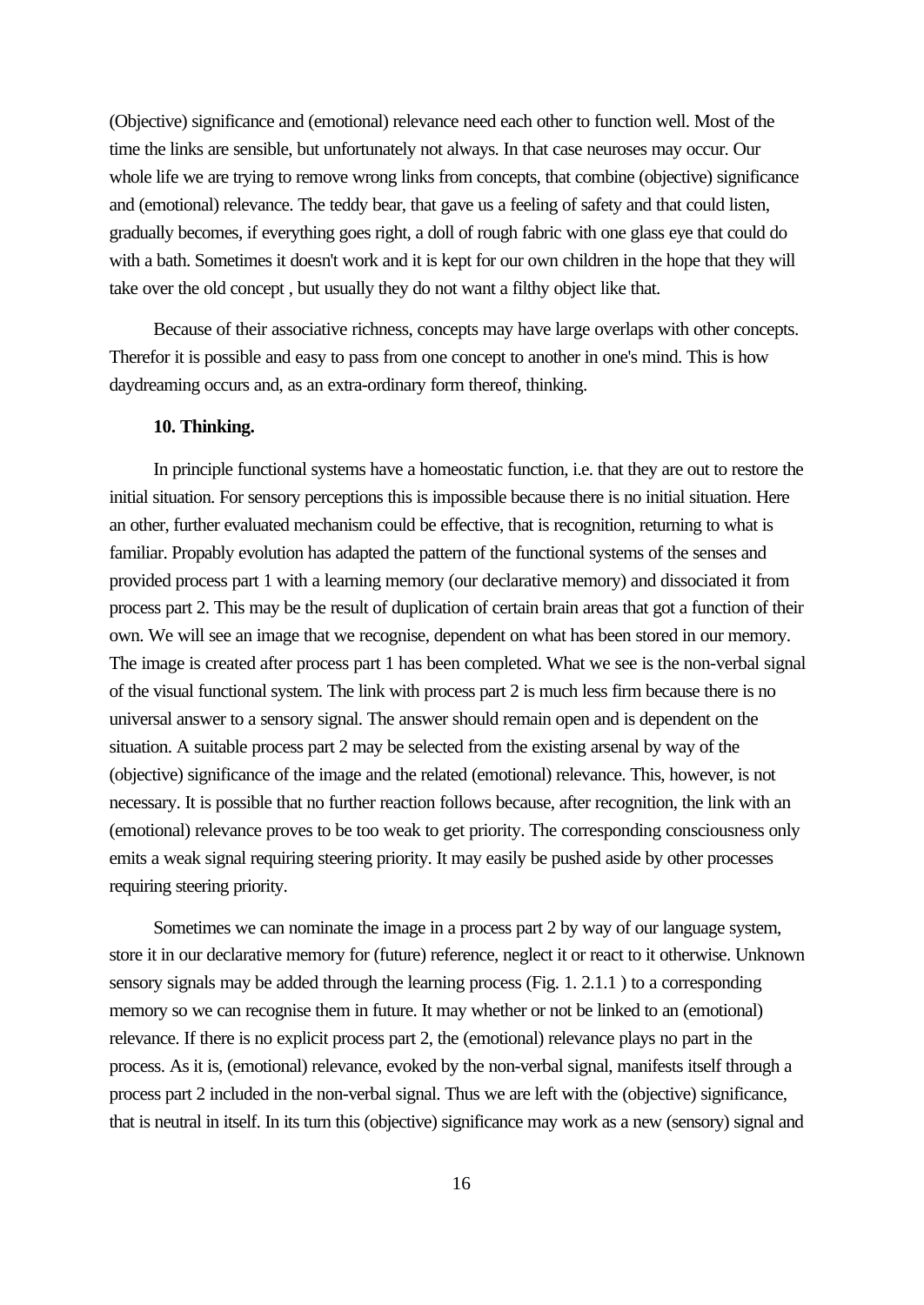start process part 1 once more. That is the process of thinking.

Partly on the basis of above theories, we could create the following image of the mental process. From childhood we have created concepts of events and perceptions. Sensory impressions from parts of concepts may recall the whole concept, but it is a subconscious process. It may be possible that if the recalled concept and the perception do not correspond, the consciousness will come into action to solve the problem. Gradually we will discover the limits of the area of the various concepts, that we began to summarize in one word.

Thinking is an iterative process. Almost always, before each action there is a simulation, in order to try and prevent that the action will have harmful consequences. In thinking this process also occurs. A combination of (parts of) concepts is tried out, and subsequently tested to a range of other, mostly associative obtained data, to see whether a discrepancy may be found. If so, the combination is adapted and checked anew, until the discrepancy has disappeared. The solution manifests itself in an action or a word. The difference between thinking and (day)dreaming is to be found in the checking. In (day)dreaming the concept parts keep linking up into a chain without intervention. In that case the concepts will not solidify into words. Thinking takes place in words or actual images.

What is the origin of thought? We will return to process part 1 of the functional systems. Assuming that in evolution ongoing developments are building on existing systems, we also should be able to deduce 'thinking' from the existing functional systems. There are however two comments to give. In the first place it is possible that only a part is adopted and it is also possible that due to earlier changes, a completely new possibility emerges, that would have been impossible in any other form. These so-called emergent processes will make an evolutionary leap possible.

 In thinking the leap is made possible by the so-called episodic and declarative memory that may easily be extended and changed by learning, contrary to the memory for (conditioned) reflexes. Whereas in the (emotional) functional system the memory of process part 1 is fairly stable and difficult to change, in thinking on the contray it is very easy because there the (evolutionary new ) episodic and declarative memory is used. As it were, every change creates a new functional system (See Fig. 3). This feed-back to process part 1 now is the new effect of process part 2 , that removes the difference that is observed between perception and memory. In stead of starting its own programme to restore the balance, process part 2 changes the standard of process part 1 with the result that it stops giving signals of difference. Thus the concept conforms to reality. The stimulus that is compared with the concept, is always more limited than the concept. It is a subset thereof. Thus there will always be a difference and a signal that requires steering priority and in most cases evokes consciousness. Thinking is largely a conscious process that basically takes more time than other functional systems. In our perception it even seems dominant!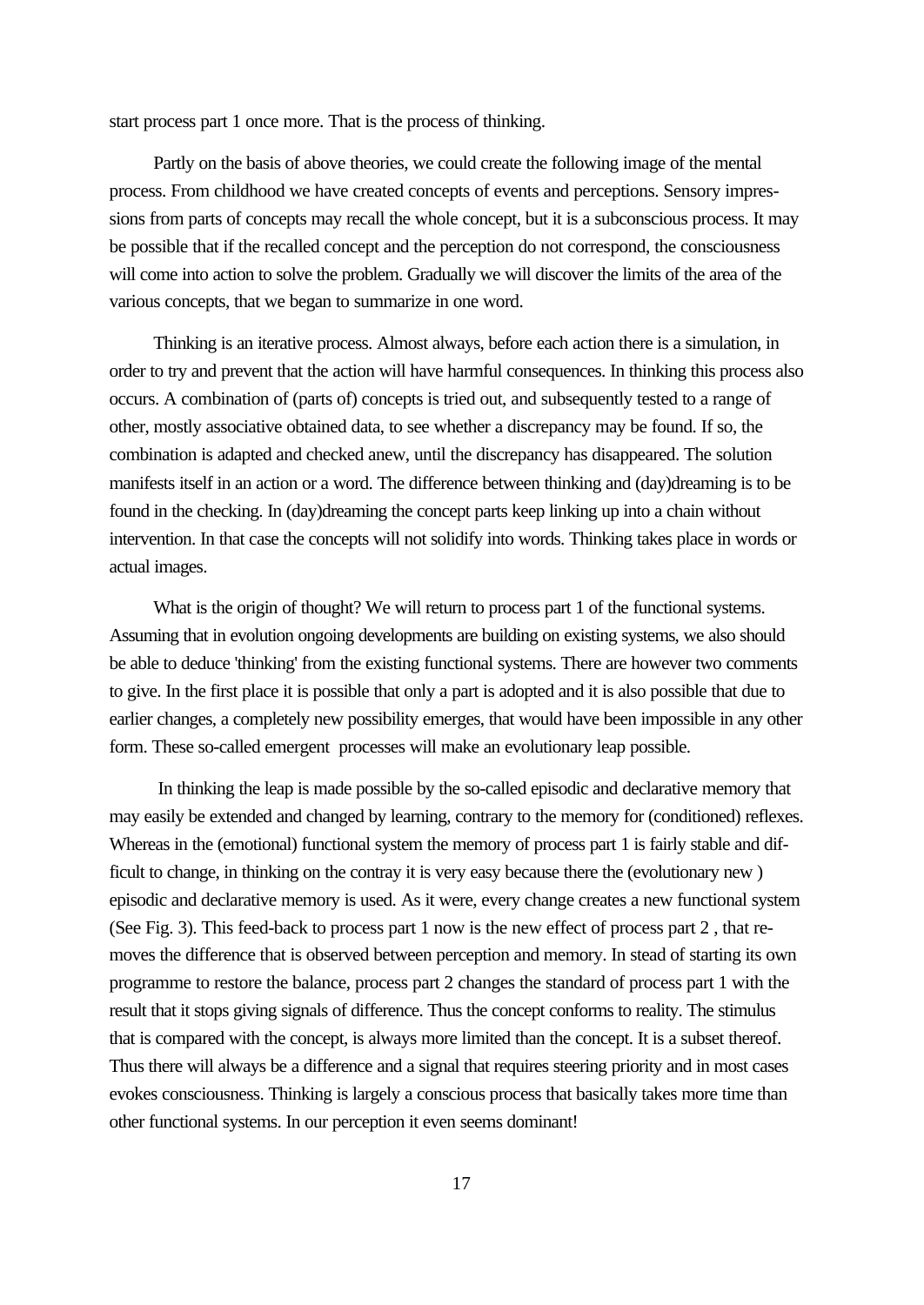Although a tendency may arise to associate intelligence with the degree in which simulation of and thereby control on associations may occur, making it possible to correct and focus concepts, this process does not explain anything about the accuracy of the result. Incorrect or inconsistent factions in concepts cannot be ruled out. It is however one of the prerequisites for intelligence, but there are also other conditions to be met.

The more a concept is consistent with the processes that actually are taking place, the better it may serve to predict the result of those processes and thereby provide the possibility to check them. Not all processes are governed by the same laws. Indeed it makes a difference whether the processes are physical or psychological. The first can be checked for accuracy through verifiable facts because the (emotional) relevance should hardly play a part here, whereas the latter are highly dependent on (emotional) relevances with intense individual variations.

In thinking the concepts are cleared out and made consistent as far as possible. This doesn't mean that the (emotional) relevances are no part of it anymore. On the contrary, to understand other people the (emotional) relevances should be assessed well.

#### **11. Some aspects of consciousness**

A third basic principle consists of the location and the function of our consciousness. To us, our consciousness constitutes the most important element of our existence. Without consciousness we would vegetate like a plant and it is not at all surprising that this vegetal state is so frightening that many people think that in this condition life is not worth living. Consciousness enables us to choose and develop alternatives that correspond best with our wishes and desires. Consciousness enables us to experience our emotions and turns social contacts into a source of rich adventures. Thinking is impossible without consciousness. 'Cogito ergo sum' Descartes said, indicating the essence of his existence. The demand for explanations about the whys and wherefors of consciousness, giving cause to many theories, has increased significantly. Though generally accepted explanations for the phenomenon consciousness have not been found, it is obvious that many subconscious processes are preceding. Consciousness often is the end point of subconscious processes. We hear words, music or slogans, not different sound frequencies, though that is what our ears register. We also see (generally recognizable) images and not a large number of (coloured) spots, coming from the cones and rods in our retina. We do not perceive as if our body contains an instrument that reflects what happens around us. We use the information and structurize it. This structurizing process withdraws from our consciousness. When we make a certain gesture with our hand, we are aware of the result, but we fail to grasp how we achieved it. We are kept in the dark about what muscles we have activated and when, and with what force and for how long. Talking will not allow introspection either. As it were, the words emerge spontaneously in the right grammatical context. Without these subconscious processes, consciousness would not occur. Many people are of the opinion, therefor,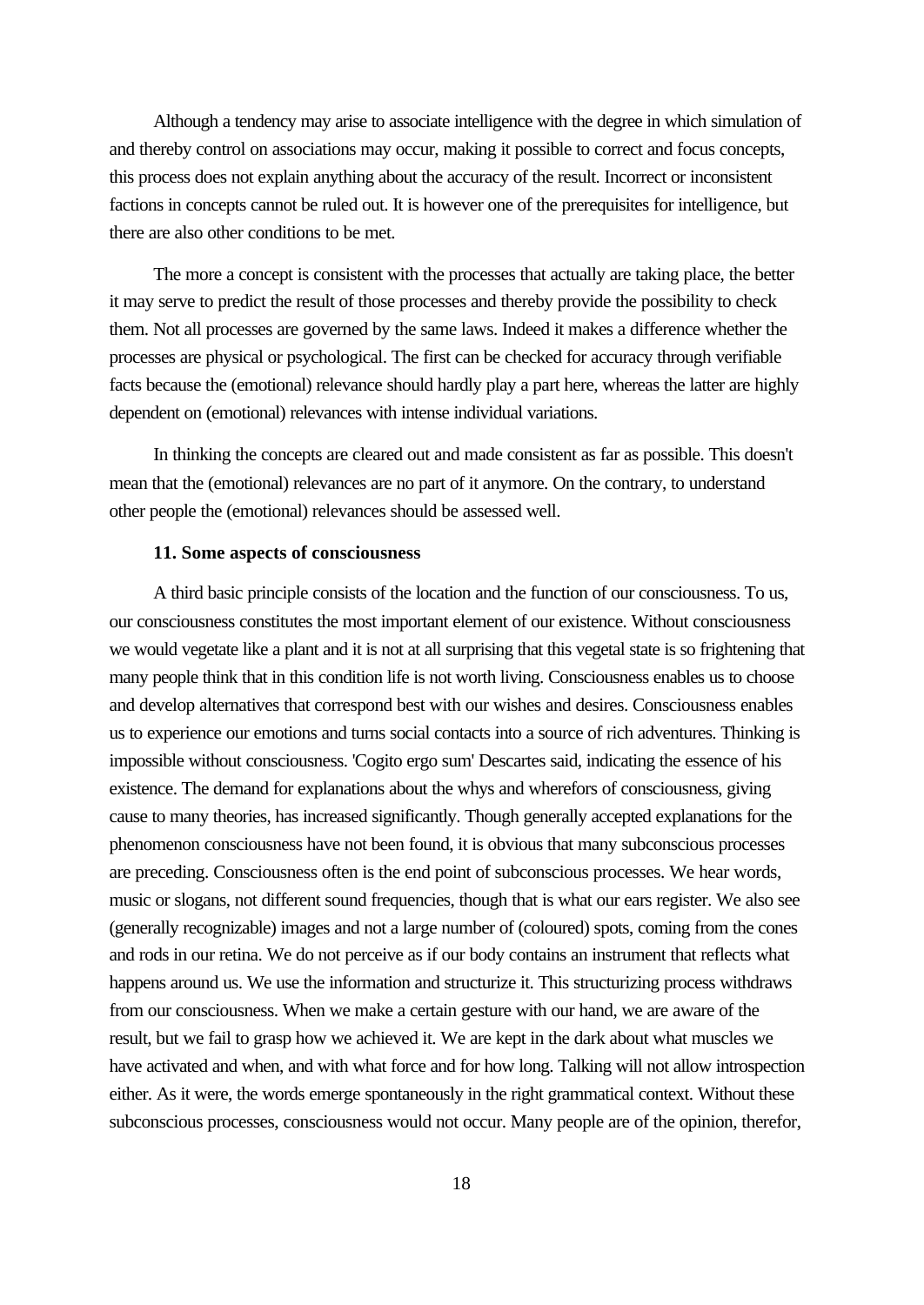that consciousness is one of the later evolutionary developments, that is mainly manifest in humans. After all, in terms of evolution, humans are latecomers.

As consciousness nearly always follows subconscious processes, understanding of those subconscious processes will tell us a great deal about the nature, the potentials and the restrictions of our consciousness. In the meantime clever investigations allowed an increasing impression to develop. The purpose of this argument is to provide more information on the subject.

Consciousness is a hybrid concept. The consciousness manifests by responding to the environment, through attention, will, thought, daydreaming and the like. In one respect it is a basic quality, related to the physical condition of the nervous system at a certain moment. The point is that we are in contact with the environment, others or ourselves. On the other hand, it first shows its cultural dominant tones with which it operates in our society. Here the question is how we are in contact with the environment, others and ourselves. There are a number of expressions were the meaning of the word consciousness has a different accent everytime. He regained consciousness again: he reacted to his environment again. It slowly got through to his consciousness: his attention was focussed. He did that in all consciousness: he did it knowingly. His deepest consciousness was shocked: his conscience was affected. In the first place it is a relational phenomenon here and therefor it has cultural aspects, which means that the communication mode is subject to value judgements. Consciousness always means that there is an interaction between (emotional) relevance and (objective) significance, appreciating and recognising, consciousness and perception. Consciousness has many faces (Block 1995). Our attention is focussed on the physical condition and its function. Generally speaking we are conscious when we are awake. It is, however, difficult to realise how long we are virtually absent during the day, i.e. not interacting with ourselves or others. Indeed, we are awake and need few stimuli to be on the ball, but nevertheless we seem to be in a kind of 'stand-by' position, a basic condition that may be considered a core consciousness.

(Baars 1988) (global workspace), (Edelman 1989) (primary consciousness) and (Damasio 1999) (core consiousness), all made propositions on the existence of a kind of basic consciousness. It appears to be a productive idea. Suppose consciousness is possible without notion of space and time (that means, without using the Emanuel Kant's 'patterns' and therefor not getting around to giving (objective) significance). Let's call it core consciousness; it concerns being aware of here and now. There is no past or future, no elsewhere, only here and now. As it were, we just woke up. The light has switched on. Appropriate words here are observant and alert. It is not dependent of (declarative) memory, working memory, language or reason. It may not be exclusevily human, in fact it could be present in the bees featuring in the introduction. In addition, the contents are changing continuously. There is a constant changing flow of subdued perceptions and experiences passing by. It seems as if an ever changing group of neurons is active that must be intrinsically instable to let this core consciousness ripple by and enable it to develop into full consciousness.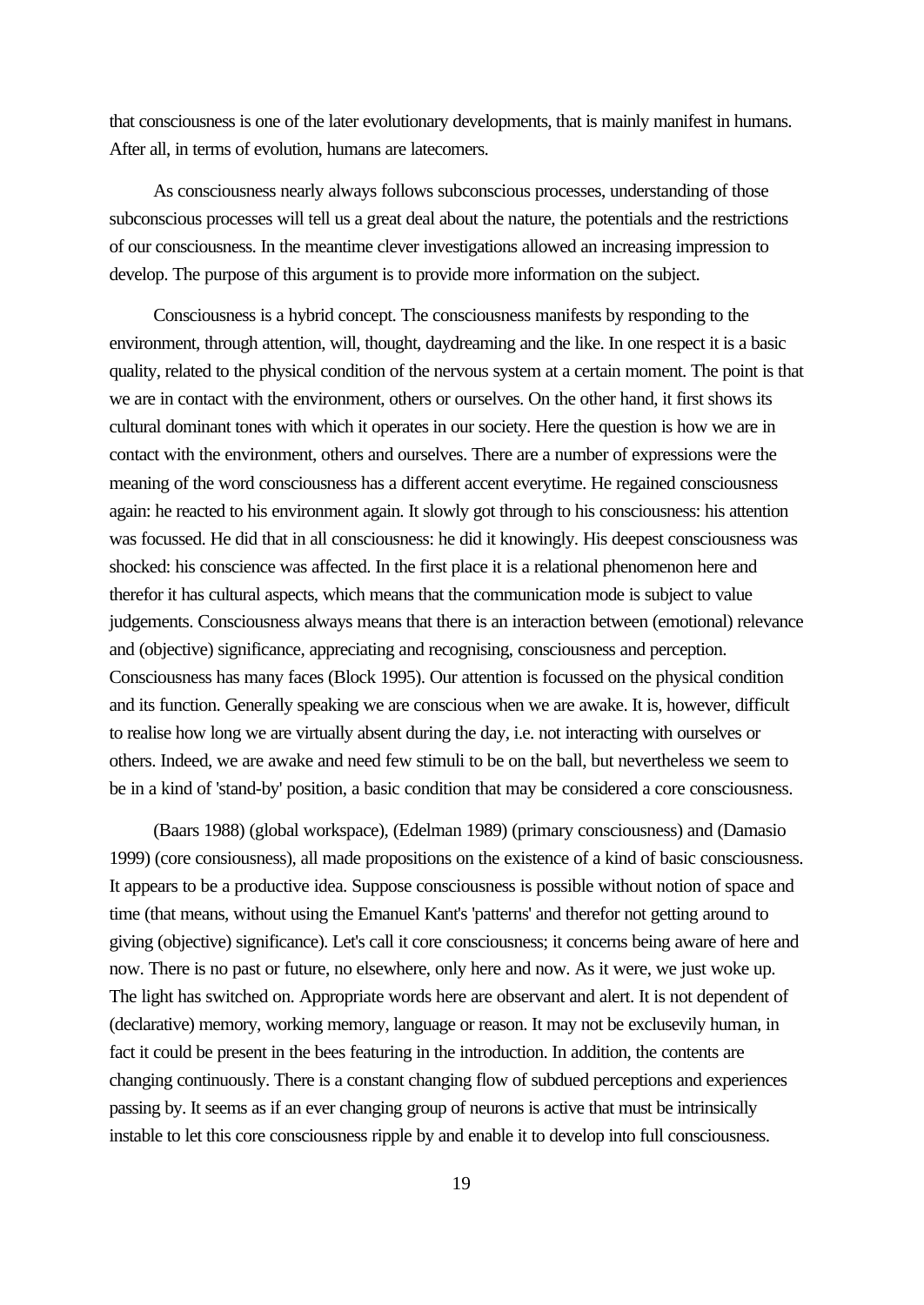#### **12. Consciousness as part of a proces.**

Full consciousness is part of a process. It fulfills a specific task, which enables us to choose from alternatives. In different processes consciousness may offer different choices. It seems logical to assume from now on that these states of consciousness do not have the same foundation. There is a multitude of forms of consciousness, just like there may be different memory systems in different processes. When we are paralyzed with fear, the corresponding consciousness leaves us to choose between flying, fighting, hiding or surrender.

#### **Every state of consciousness has its own corresponding options.**

Assuming that there are different forms of consciousness, each having its own functional system and abandoning the illusion of unity, it is possible to attribute a common function to what we experience in some forms of consciousness, that is taking steering priority for a certain functional system and making choices. In studying memory it took a long time to realise that there are many types of memory, that often are mutually noncommunicable and have their own functions and rules of play. Just like that, it will take a long time before it will be accepted that there are different sources and types of consciousness. Also the question whether or not consciousness exists in animals, is seen in a different light when we realize that this question has to be replaced by the question what types of consciousness are present in animals.

Because we experience a conscious state as being continuous, we hardly are aware of the fact that the nature of consciousness changes all the time. This nature is corresponding with an (emotional) relevance and/or an (objective) significance and may be mutually different. As a result, it may have a typical own part to play in the outcome of the demand for steering priority. In general, pain will get steering priority before sleep or hunger. Also, in case there are gaps between consecutive states of consciousness, this will not be noticed by definition, because we are not aware of it.! Sometimes we miss a lot, but when asked we fill the gaps as if we have been conscious continuously. Consciousness may be identified in different manners, dependent on the non-verbal signal that has caused it or the (objective) significance we attach to our perception of it. Qualia and (objective) significance, through corresponding (emotional) relevance, both are a source of consciousness. Consciousness enables us to consider corresponding alternatives before reacting.

(Baddeley and Hitch 1974) argued that consciousness manifests by way of the so-called working memory. If consciousness does not become manifest in one way or another through the working memory, it will not be recognised as such. It may fulfill its task, that is demanding priority and choose from available alternatives, but sometimes it operates so fast, that is has disappeared before we noticed it. In that case the process runs (seemingly) subconsciously. People who for any reason only have a (short-term) working memory and no longer create a declarative memory (e.g. because having had a stroke) will hardly be aware of consciousness, but they will still be able to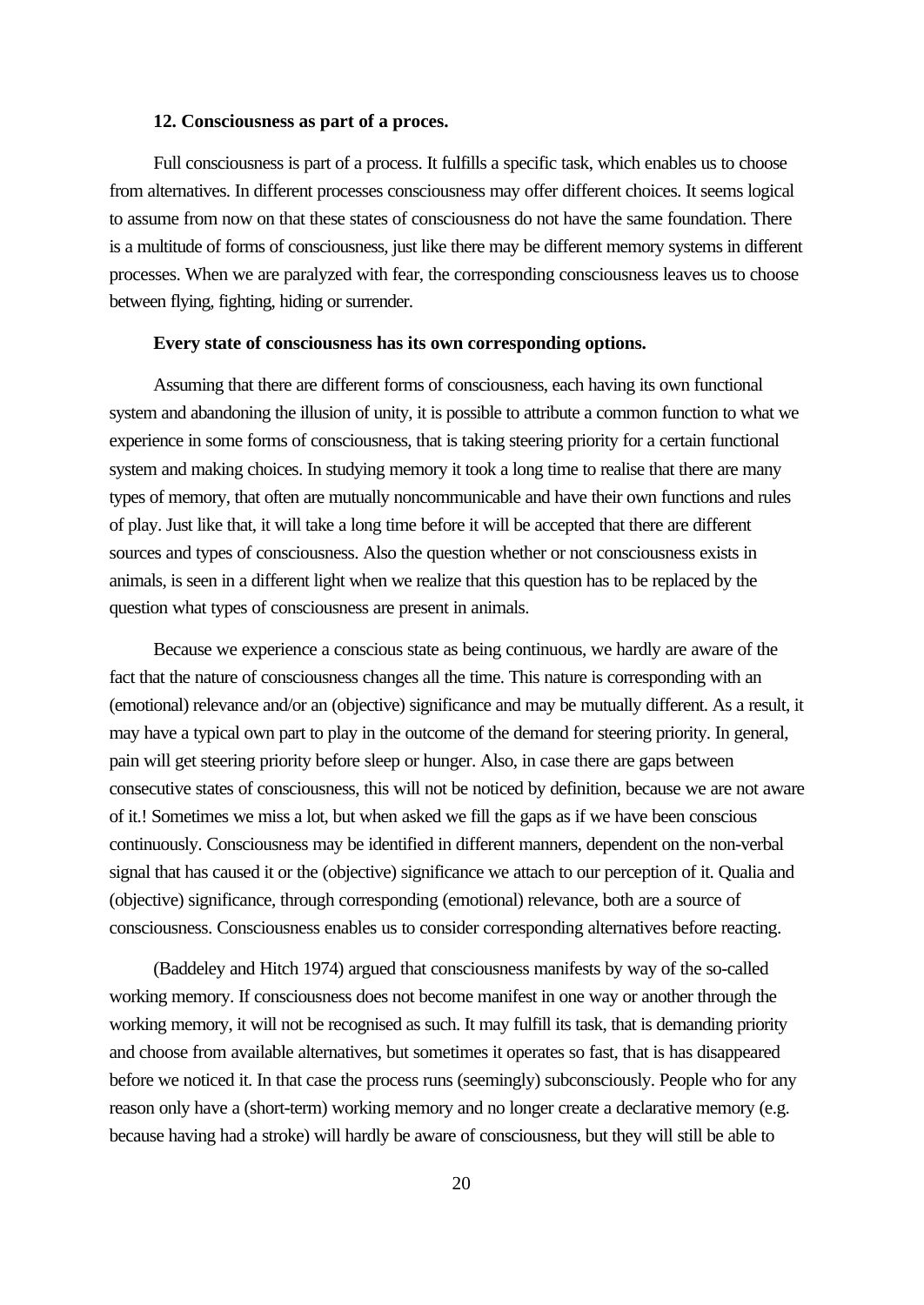choose their reactions. To a considerable extent, the retrospective as well as the prospective aspects will give us the feeling of consciousness (Baddeley 2003).

In Baddeley's model of the working memory (see Fig. 4. Diagram working memory) the hypothesis is that a system with limited capacity, that can temporary store and process information, may support a 'thought'-process by realizing a link between perception, long-term memory and

action. The non-verbal words of the functional systems are using it. Statistic analyses lend further support to a concept consisting of a central executive organ and in addition separate storing systems for phonological and visuospatial information that may process different categories of information (Engle, Kane et al. 1999) (Miyake 2000) (Kane and Engle 2002). Therefor, it seems reasonable to consider states of consciousness using them, as separate categories.

Possibly there are three main groups of states of consciousness to be distinguished:



**Figuur 3**: Diagram working memory

Consciousness as non-verbal word in functional systems.

Consciousness regarding phonological concepts (including words).

Consciousness on the ground of visiospatial information.

A model of the phonological loop consists of a short-term memory in which sounds and specifically phonemes can be kept several seconds, before they fade away along with a process of repetition for the articulation of the phonemes that is analogous to soundless speaking and therefor are renewed again and again and may be remembered longer. When the number of unities (six to nine) repeated increases, there will be a moment when the first is lost before it can be repeated. Due to the repeating process the possibility to communicate with the long-term memory increases. Apparently the phonological loop has made it possible to acquire language. The capacity of the phonological loop is a good prediction for learning a (second) language in young people and the elderly (Baddeley, Gathercole et al. 1998).

Just like the phonological loop, the visiospatial working memory is limited in capacity. Three or four objects is a general rule. Again repetition is the way to remember them for a longer perod of time. Due to the restriction to a few objects, however, something will be lost earlier. This results in an insensibility to changes, in which objects may change in colour, move or disappear without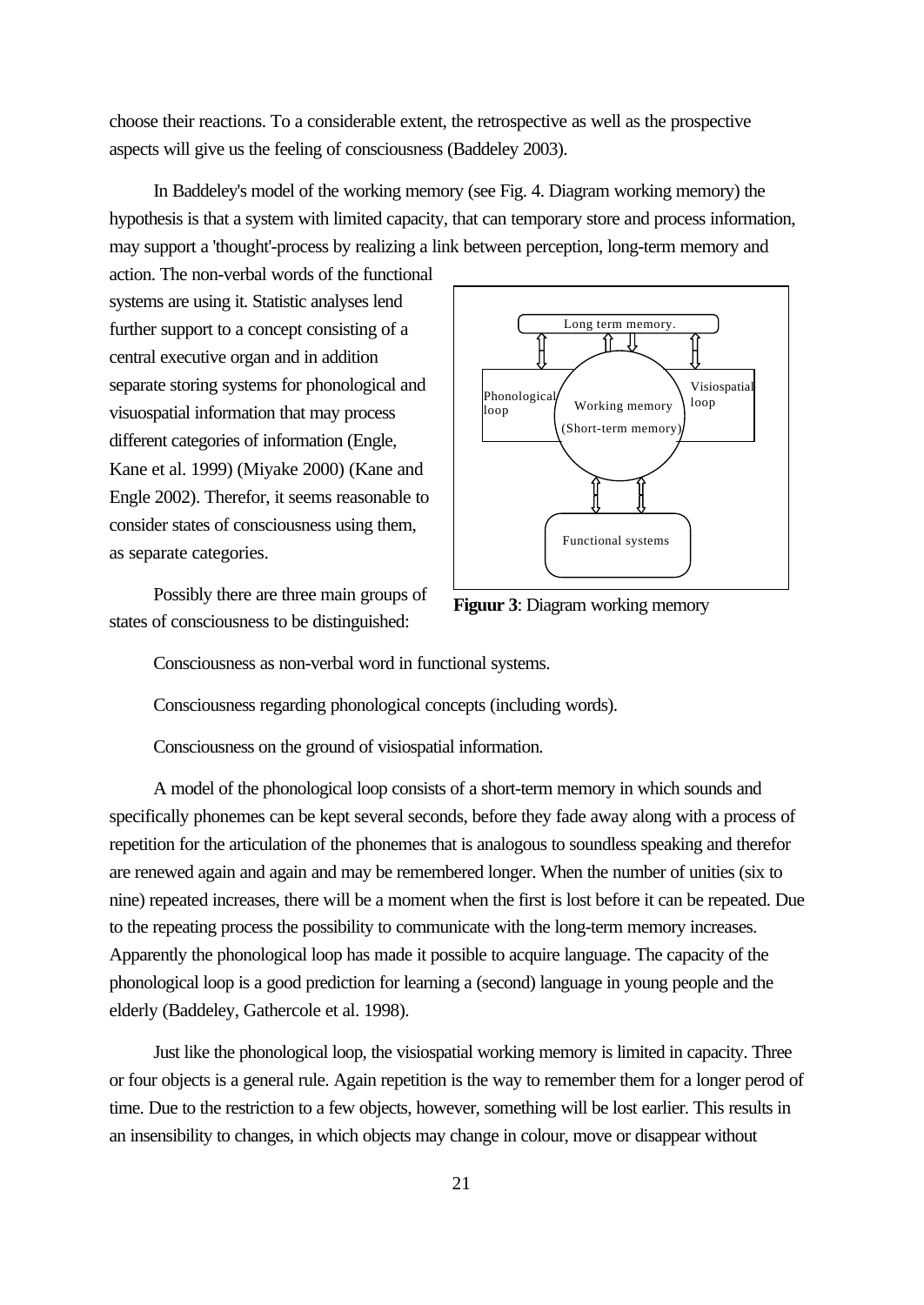people noticing. In general the visual world is a stable frame that makes repetition less important. Storage in the long-term memory is dependent of the link with determining characteristics of the objects, demanding time and attention. The function of the visiospatial system is different from that of the phonological system. The capacity to remember and manipulate visiospatial representations is a criterion for non-verbal intelligence that predicts success in areas such as visual arts and technology (Purcell en Gero 1998), (Verstijnen, van Leeuwen et al. 1998). In animals the visiospatial loop may increase the hunting (or flying) skills.

Because of the iterative aspect of these loops, the inherent state of consciousness generally could be much longer than the state of consciousness inherent to a functional system. In our perception, consciousness will mainly be related to these processes.

A process getting steering priority can evoke the matching consciousness. When different processes require steering priority at the same time, only one of them can get it. This steering priority may be interrupted when another process with a higher priority suddenly announces itself. As soon as this new process is completed, the steering priotity can return to the process that was interrupted. When the interruption is short, we will hardly notice anything, because the working

memory will resume the thread through the states of consciousness that still are present in the loop.

Consciousness is intermittant in nature. It may be interrupted by periods without consciousness because no steering priority is required. In addition there are periods during which consciousness is transitory because it does not reach the long-term memory. What we experience afterwards as a conscious state, is just a limited and selective part of the time in which we are awake. We will experience this period as if it were continuous. It seems as if our thinking process passes continuously, as if we don't miss



**Figuur 4**: States of consciousness in time.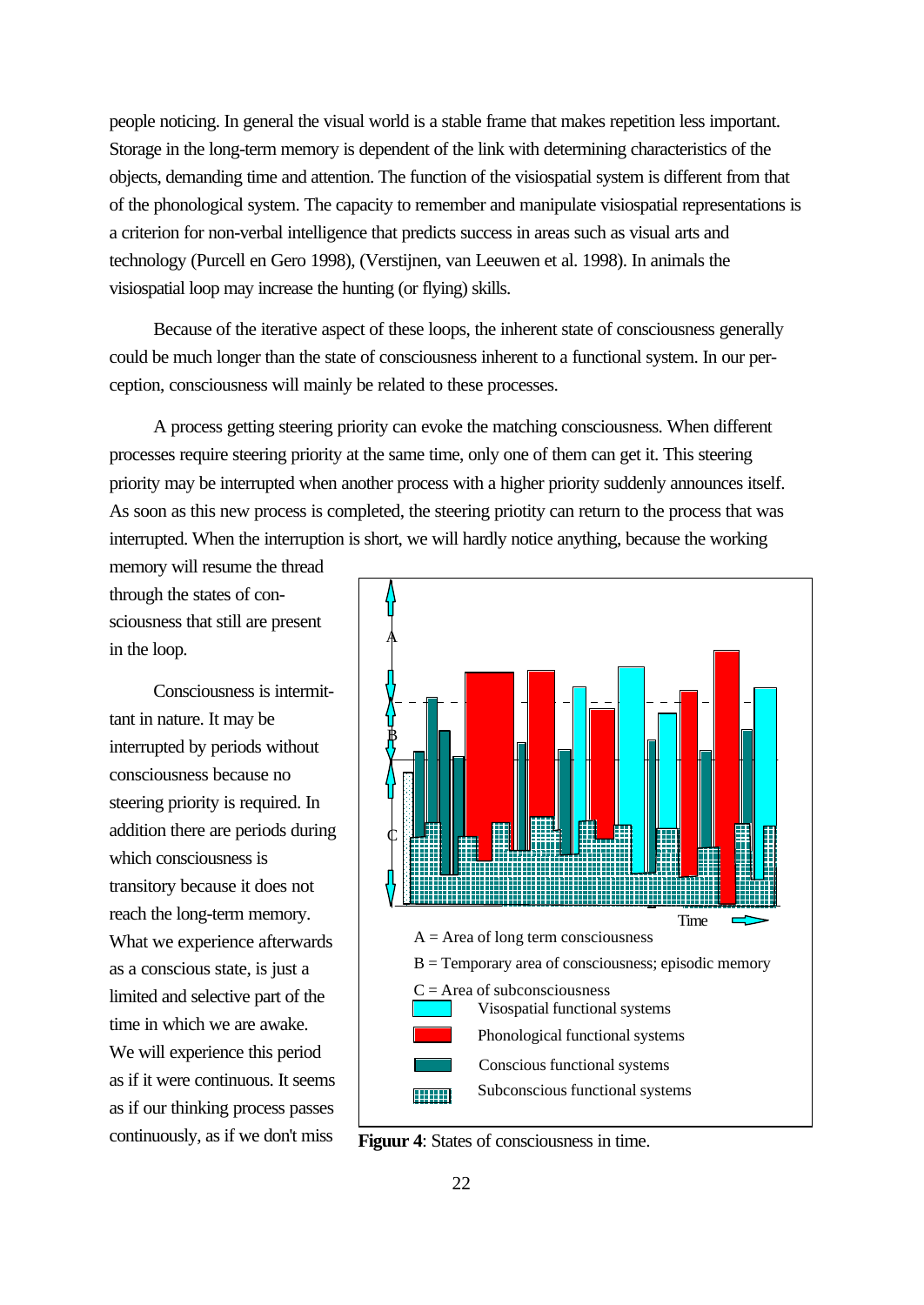anything of what is happening around us, but we are much less in control of our environment than we think and we are predominantly geared to be reactive. (See Fig. 5 States of consciousness in time).

What we call consciousness appears to be a sequence of separate conscious states that each belong to a functional system, an audiological or visiospatial concept. This flow may be discontinuous without us noticing.

## **13. Coordination of functional systems**

A system like fear, hunger or desire, that cannot go on without conscious action on our part, calls for attention. As a result the possibility for other functional systems to get to our consciousness is reduced. As it were, our conscious coordination says: "one thing at a time". At the same time it reduces the possibility for functional systems to happen simultaneously. It is the coordination between those functional systems that makes our brain such a specific organ.

The fact is that the possibilities for processing the simultaneous flows of information are limited because of the available processing capacity. When, in additon, these flows of information are using each others results, as for instance in visual and motor processes, the whole process becomes very complex and restriction will be necessary. To carry this through, a mechanism for selective attention has probably developped. Without this selectivity, organisms would be equipped poorly. The moment attention is directed to one source in order to discover a specific object, the processing of other sources is clearly reduced. Also, more senses are being involved, all of them demanding steering priority for practical reasons. Therefor attention will prolong the time during which the steering priority for one type of consciousness is continued without it being shoved aside by a new type.

An important observation is appropiate here. Because our consciousness cannot cope with more than one thing at a time, we have not been able to realize that many (subconscious) processes are running simultaneously. Only by way of a detour (by observing it in others) we learned to accept that there other processes may take place parallel to our consciousness. Until recently our consciousness, lacking foresight, felt to be its own master, thinking that everything that happens, always happens through our consciousness. It drove autonomy so far that the notion of free will has developped. The fact, however, that our actions are the result of cooperation and confrontation of many functional systems, conscious and subconscious, puts it in a different light. A sum total of actions and inhibitions (there are inhibiting functional systems, like for instance fear, guilt and shame) will determine the subsequent course of events. Maybe we expect too much from this coordination and maybe it is less perfect than we want to believe.

The (emotional) relevance of an event and its (objective) significance don't necessarily have a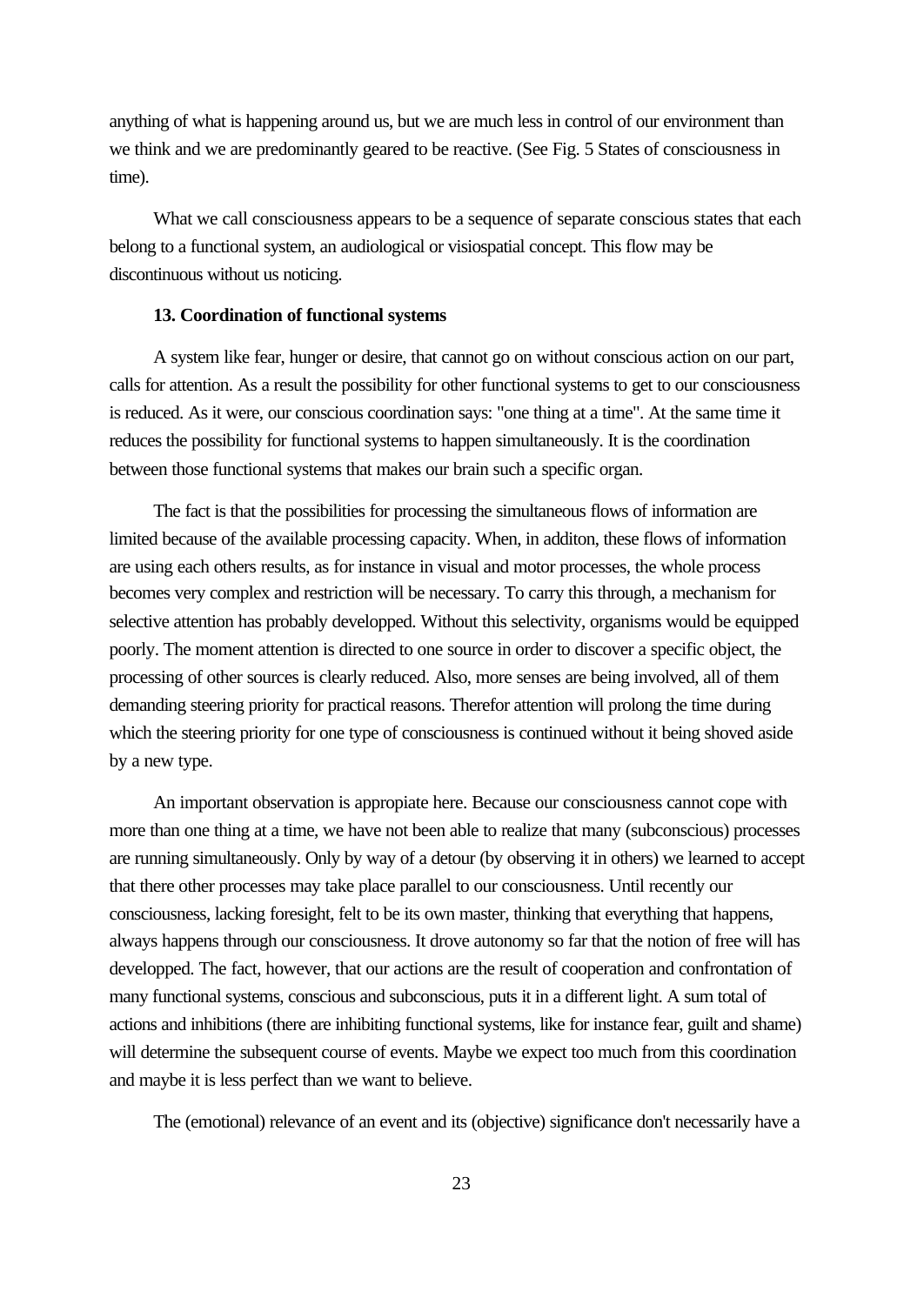(hereditary) fixed connection. The situation on the moment of the occurence generally is determining for the connection. It apparently is difficult, though, to make any changes afterwards. Therefor the 'second voice' of (emotional) relevance (some sort of intuition) isn't always right, but it may be

completed with another colouring. The process is only partly subject to our will (our vetosystem), that mainly works in the conscious area. It's nature is more that of operant conditioning. In any case that generally is a useful method to try and change it. Phobia's are good examples of links between (objective) significance and (emotional) relevance to the same phenomenon, for example a square. For one thing the square as an open space, and on the other hand as the frightening unprotectedness. Frequently it is obvious that old-fashioned psychotherapy has little effect, while generally operant conditioning is effective in short time to (temporary) reduce fear.

# **14. Final conclusions**

## **Grammar**

The grammar of language has probably been modelled on the grammar for movements. It will be obvious that in performi ng movements, a strict direction is necessary. Not only special care has to be paid to the coordination of the different commands, but also a strict order must be observed as untimely movements may turn out to be disastrous for the locomotor apparatus. This strict direction requires a sort of movement grammar that indicates what is permitted or what is not. This grammar, that is working fully subconscious, is gradually expanded by practising and thus the movements will pass off easier. It seems probable that every individual is able to make his own adaptations and additions to this movement grammar and that only the basic rules for a grammar to be established, are in common. Regarding movements, the necessary grammar is stored in the procedural memory that is present in the basal ganglia and the cerebellum and that is not accessible to the declarative memory. The same may be true for the rules of the grammar for language. stored in the procedural memory that is present in the basal ganglia and the cerebellum and that is not accessible to the declarative memory. The same may be true for the rules of the grammar for language.

(Objective) significance and (emotional) relevance, functional systems, evolutionary brain development and consciousness are the subjects that have been reviewed in the preceding pages. They have been selected because they serve as a basis for the model of our functioning. (Characteristic) (objective) significance and (emotional) relevance are the twins that cannot do without each other and that themselves embody the action and the subject of this action. The functional systems appear to be the basic processors of these perceptions and actions. They work simultaneously and relatively independent of each other. We are much more subject to their whims than we realize. Regarded from an evolutionary point of view, they seem to be a logical development from reflex paths and they serve to maintain the homeostatic condition of our organism, physically as well as mentally. Consciousness and will, just like memory, don't seem to be independent variables, but originating from and belonging to the individual functional systems. Most of these systems are already present in other mammals, albeit that they may be less far developped.

**5**: Grammar

Basically, man appears to resemble other mammals to a great deal. The differences are in the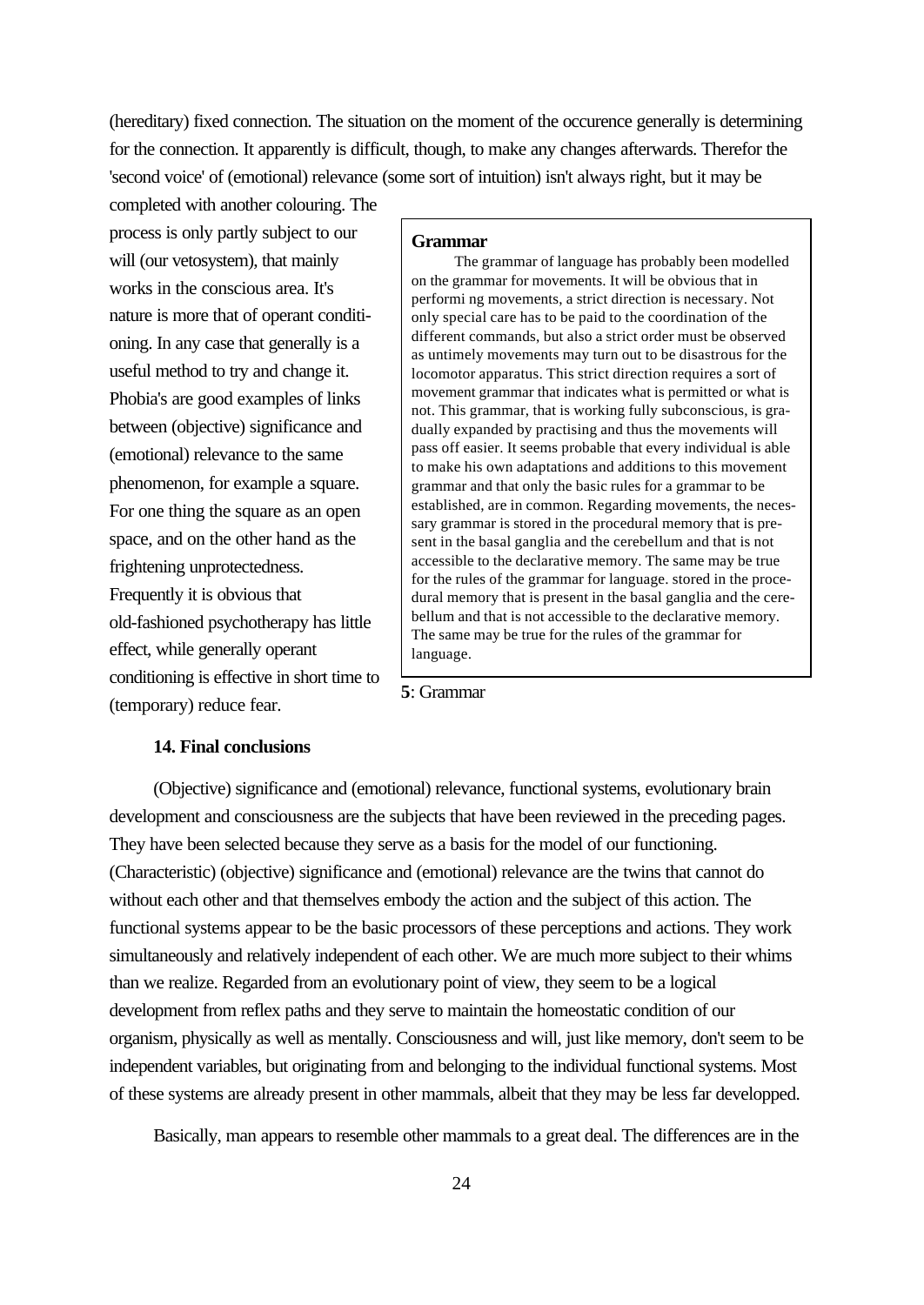continued extension of the brain by more elaborate duplication of certain brain sections that already have a specific function. As a result, parallel paths may develop in the processing of information, making it possible to generate additons and extensions to this information. Talking and thinking in words and images became possible because graduallly integration of a lot of information from the secundary (and higher) brain areas, took place. Symbols may be created in the duplication of the brain areas for observation and action. In turn they can lead to concepts and words, that may be stored in the declarative memory, which for its part may be a further evolution of the episodic memory. By means of a grammar words may be made into meaningful sentences (see Fig. 6 Grammar). With that, the development of a phonological branch to the working memory was of decisive importance. Words are characterized by specific phonemes, that can be built by a crucial positioning of the larynx and tuned motor skills. These motor skills are located in a specific part of the brain (Broca's area) that probably has developped by duplication from the existing motor parts. In addition there was a development in another part of the brain (Wernicke' area) to understand phonemes and interpret words. Regarding its position in the cortex, this may have developped from a duplication of sensory parts of the brain. Though many animals are also able to make meaningful sounds, words or speech are out of the question. The absence of, for instance, an usable larynx and possibly a phonological loop to the working memory, is likely to be also one of the causes.

The visospatial loop of the working memory seems to be an earlier development, because spatial perception has been demonstrated in many mammals and the capacity to use visiospatial information adequately indicates that this is not an instinctive behaviour. Frequently choices are made that require consciousness, for instance in hunting and flying.

Speech and language may be seen as an evolutiary leap that has paved new ways for further development and as a result has separated man amidst other mammals. Consequently the difference with other mammals was highlighted so much that the similarities faded into the background. The prolonged duration of the state of consciousness and the iterative character of thinking, are the reasons why this condition gives a much more intense perception than the generally short-term consciousness that occurs in the basic functional systems. Often, we even don't notice the latter condition. Consequently, we highly underestimate its occurence. In addition, the prolonged states of consciousness often are interrupted by short-term ones, without us noticing. These are changing the context of the process that as a result may take another direction. The effect of the (basic) functional systems is such, that the control on, for instance, our thinking process is highly subject to chance; external and internal effects that we cannot control. The fact that also many 'animal' processes constitute the basic types of human functioning, is often neglected. Maybe we could typify a human being as an animated animal?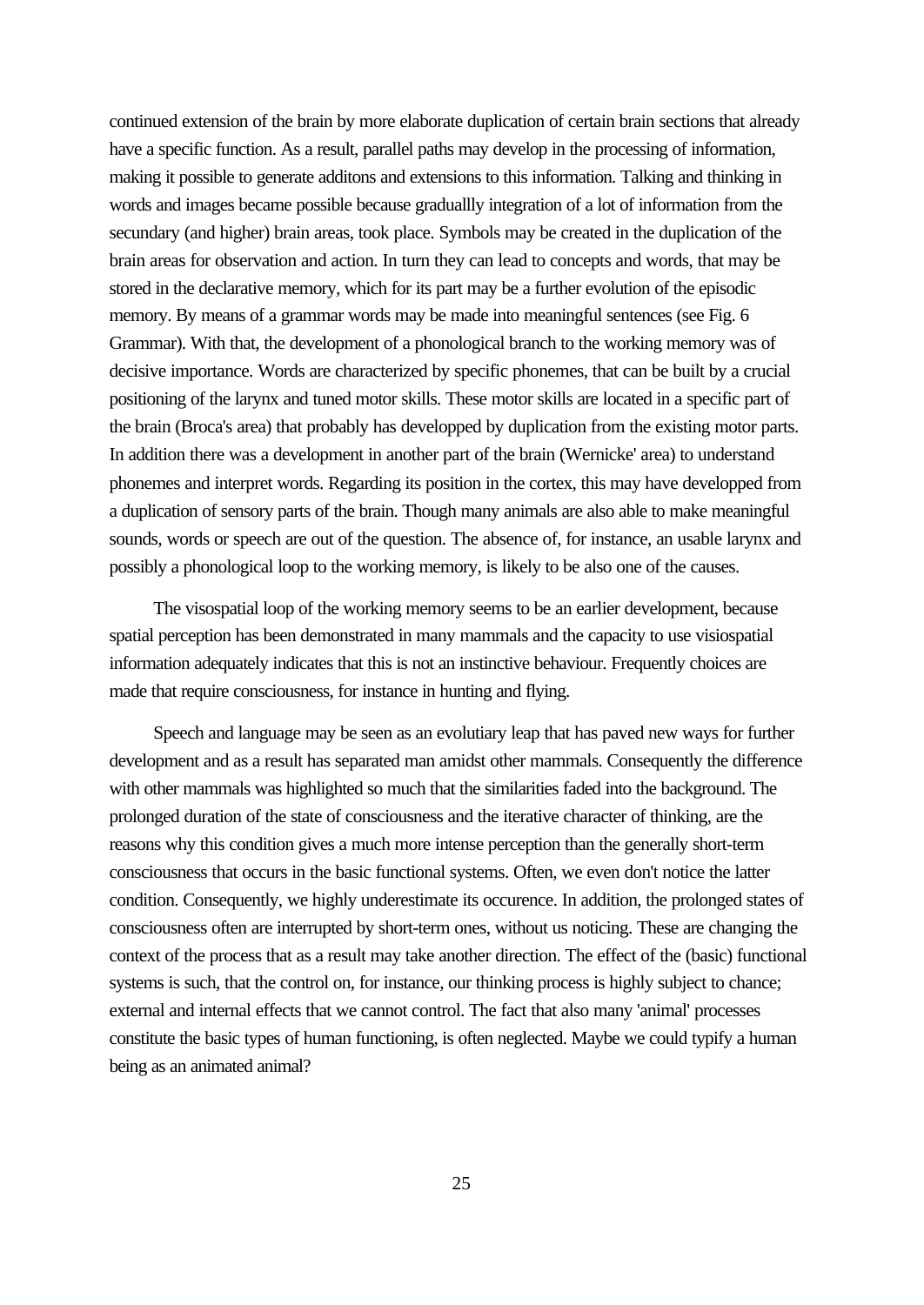Baars, B. J. (1988). A cognitive theory of consciousness. Cambridge, Cambridge University Press.

Baddeley, A. (2003). "Working memory: looking back and looking forward." Nat. Rev. Neurosci **4**: 829 - 839.

Baddeley, A., S. E. Gathercole, et al. (1998). "The phonological loop as a language learning device." Psychol. Rev. **105**: 158 - 173.

Baddeley, A. and G. J. Hitch (1974). Working memory. The Psychology of Learning and Motivation. G. Bower. New York, Academic Press. **8**.

Block, N. (1995). "On a confusion about a function of consciousness." Behavioral and Brain Sciences **18**: 227 - 47, 272 -84.

Damasio, A. (1994). Descartes' Error: Emotions Reason and the Human Brain. New York, Putnams.

Damasio, A. (1999). The Feeling of What Happens. New York, Harcourt Brace & Company.

Dennett, D. C. (1991). Consciousness explained. London, Penguin Books.

Edelman, G. M. (1989). The Remembered Present. New York, Basic Books Inc.

Engle, R. W., M. J. Kane, et al. (1999). Models of working memeory. A. Miyake and P. Shah. Cambridge, Cambridge University Press**:** 102 -134.

Frijda, N. H. (1988). De Emoties. Amsterdam, Bert Bakker.

Gerhart, J. and M. Kirschner (1997). Cells, Embryos and Evolution. Oxford, Blackwell Science.

Gould, J. L. and C. Grant Gould (1988). The Honeybee. Oxford, Scientific American Library.

Kane, M. J. and R. W. Engle (2002). "The role of prefrontal cortex in working-memeory capacity, executive attention and general fluid intelligence: an individual differences perspective." Psychon. Bull. Rev. **4**: 637 - 671.